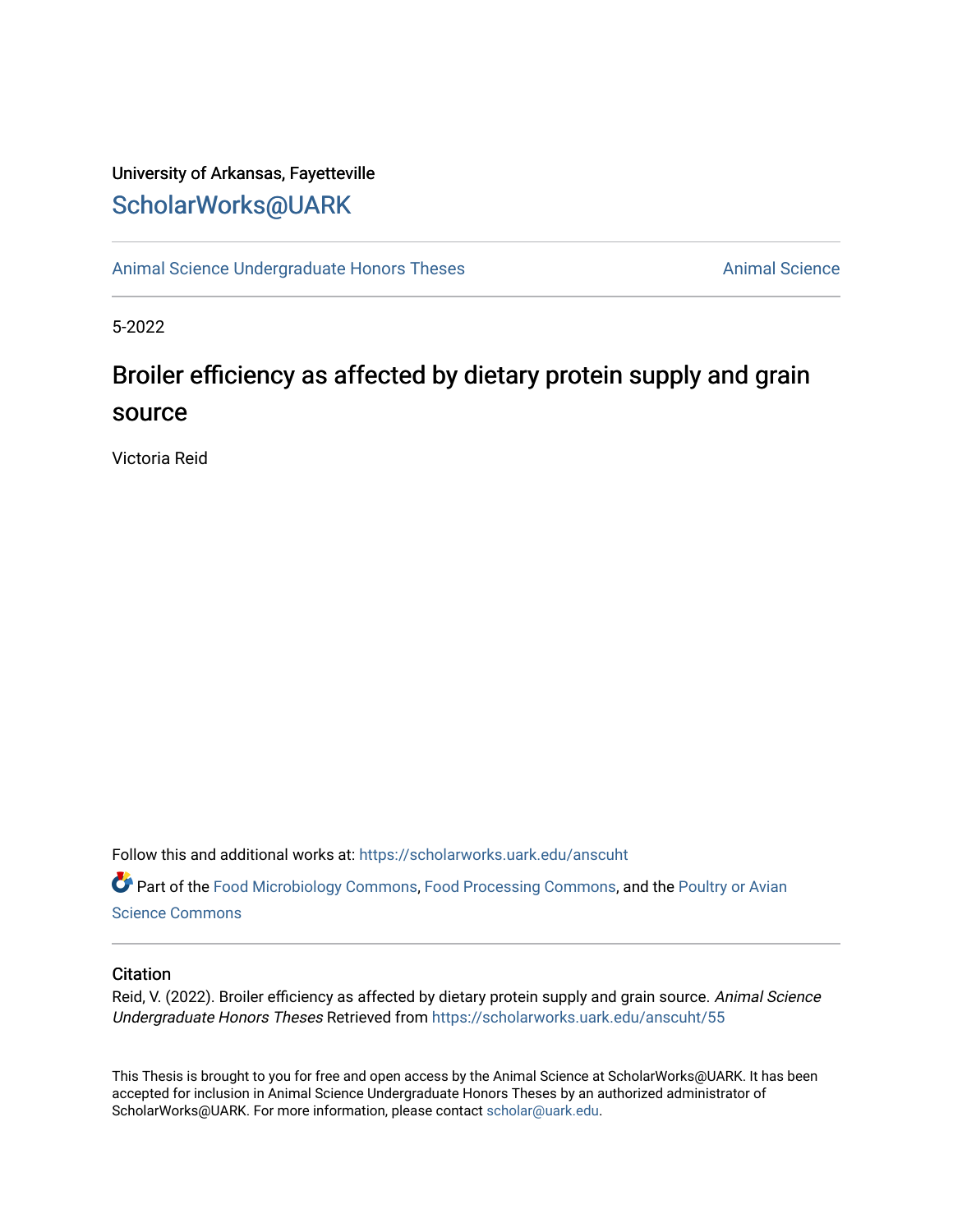### **Broiler efficiency as affected by dietary protein supply and grain source**

### **Undergraduate Honors Thesis**

**Author: Victoria Reid**

### **Honors Mentor: Dr. Michael T. Kidd**

## **Committee Members: Dr. Sara K. Orlowski<sup>1</sup> and Dr. Sonia Y. Liu<sup>2</sup>**

<sup>1</sup>Center of Excellence for Poultry Science, Division of Agriculture, University of Arkansas System, Fayetteville, AR, USA.

2Poultry Research Foundation, Faculty of Science, The University of Sydney, NSW, Australia.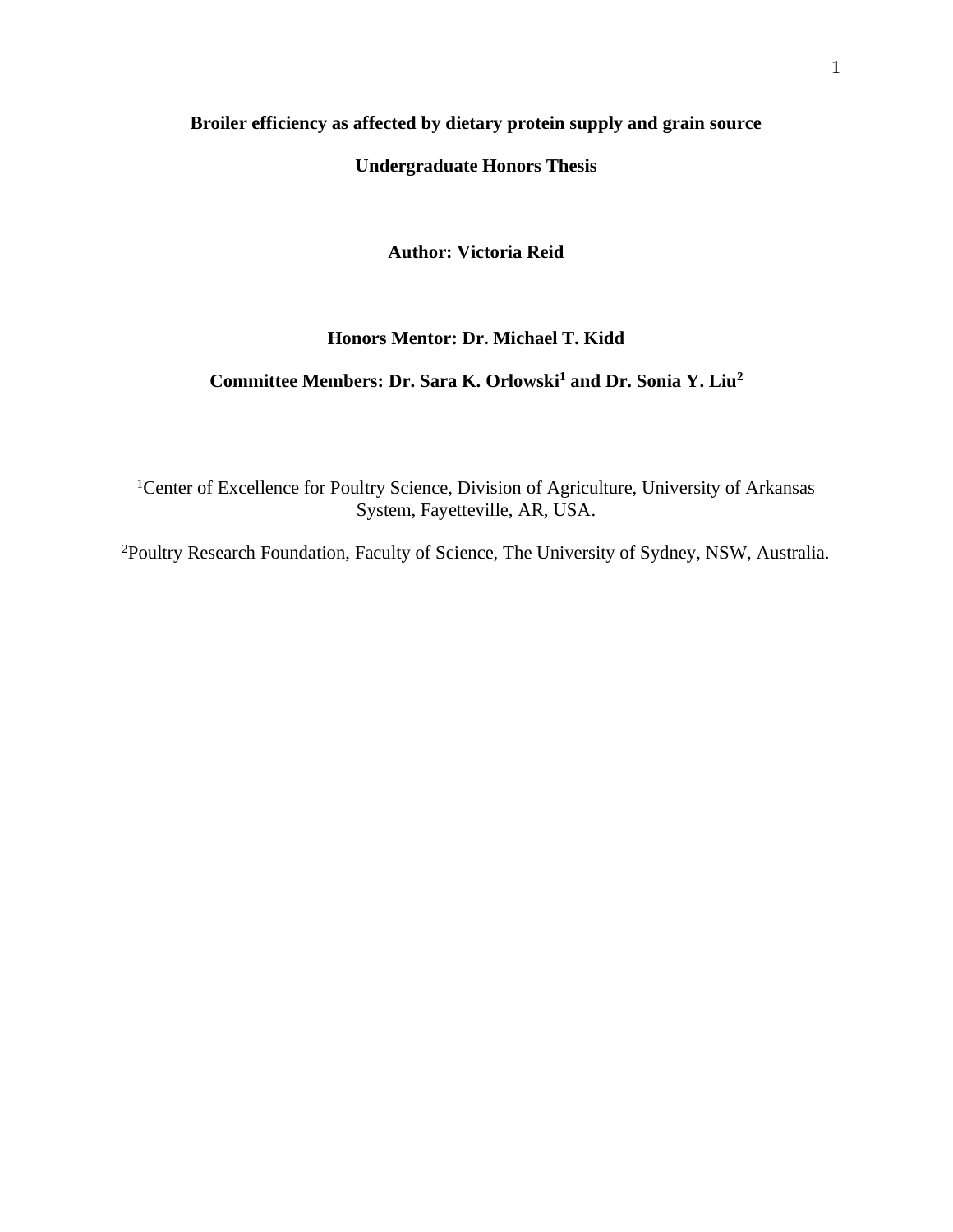# **Table of Contents**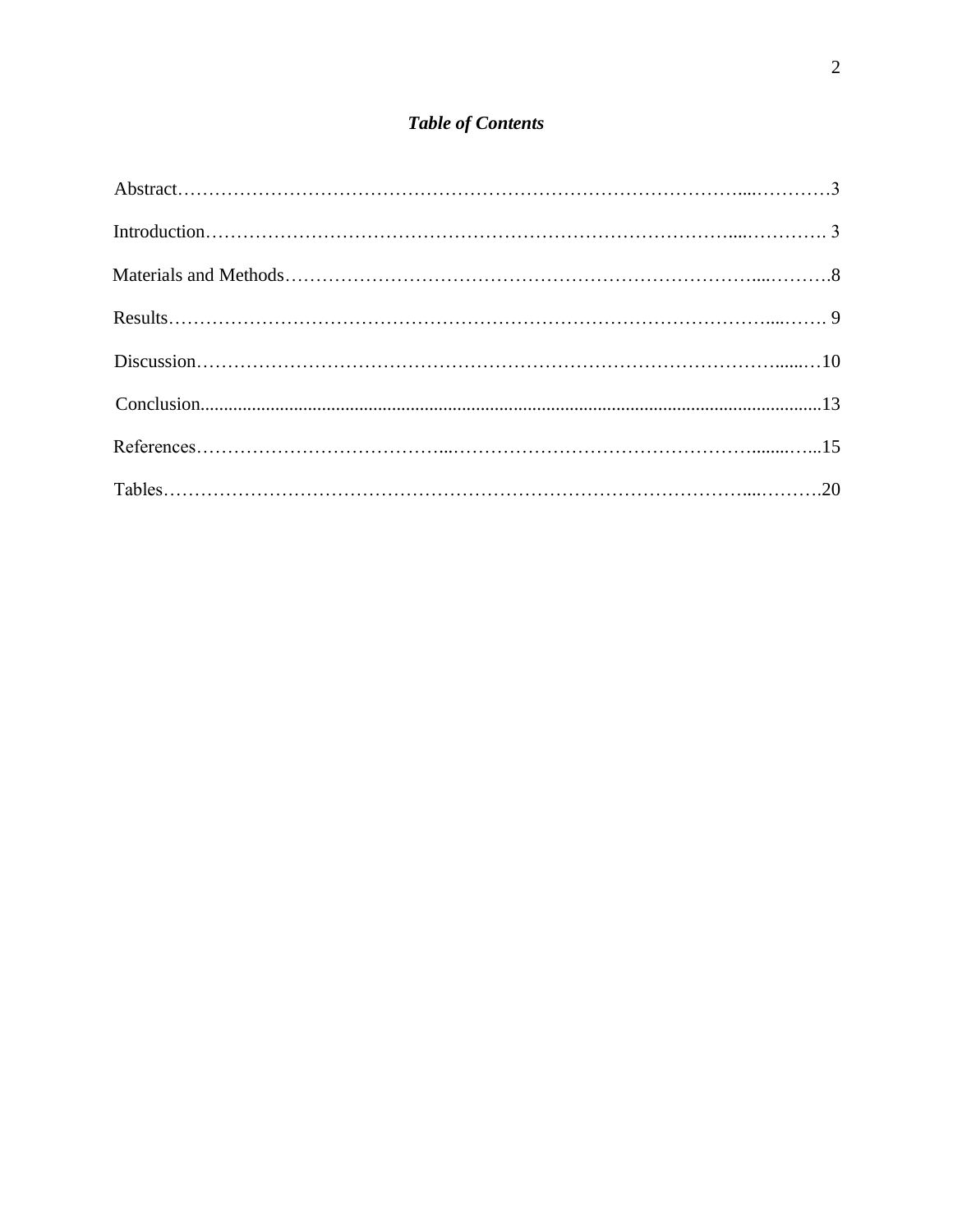#### *1. Abstract*

This experiment was conducted to compare the effects of different diet compositions on performance and carcass yield of male broilers from 15 to 36 days of age. In total, 593 male birds were divided across a randomized design that consisted of 6 dietary treatments, each with 8 replications. The treatments included pelleted diets that varied in grain type and crude protein (CP) value: 3 sorghum-based diets at 20%, 18.75%, and 17.5% CP and 3 corn-sorghum blended diets at the same CP levels. CP amounts impacted only body weight gain and feed conversion rate while feed intake only differed with grain source (P<0.001). The highest protein diets resulted in the most body weight gain and lowest feed conversions, while corn diets promoted higher feed intake. In carcass evaluation, CP levels impacted live body weight, carcass yield, breast yield, and fat- with all factors, except fat content which decreased along with, increasing alongside the protein increases. Fat content was also impacted by the interactivity between grain type and protein amounts- creating minute inconsistencies in the previous pattern which indicated that increasing protein levels, decreased fat. Moreover, as CP increased, the grainprotein interactions resulted in leg yield decreases for corn-based diets, but leg yield increases in sorghum-based diets.

#### *2. Introduction and Literature Review*

#### *2.1 Significance*

Society has continuously influenced food production to utilize increasingly sustainable management practices (Lemme et al., 2019). In poultry production, these efforts center around the reduction of nutrient excretion through dietary alteration (Powers & Angel, 2008); this has been researched extensively with regards to nitrogen reduction to conclude: lowered nitrogen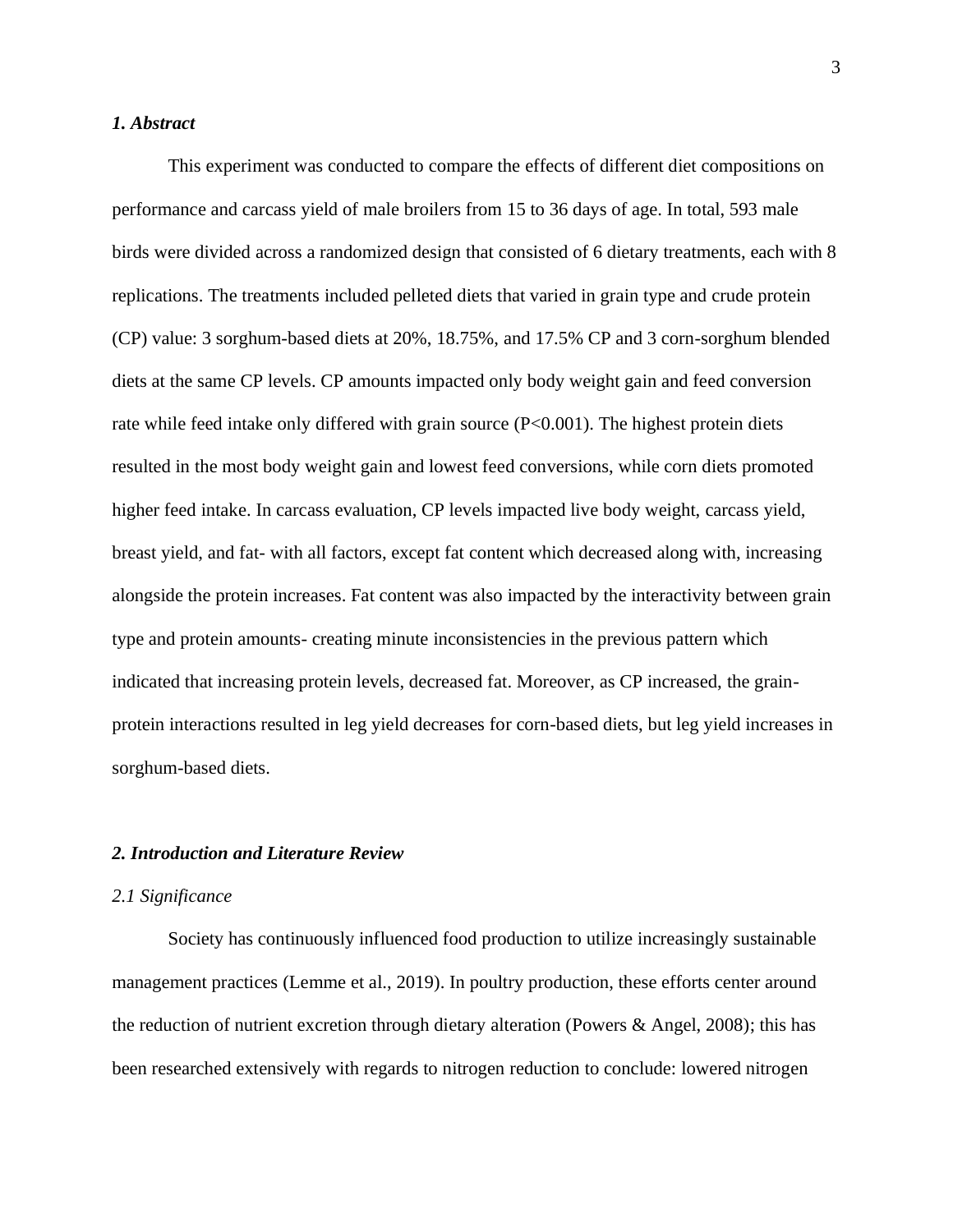output can be achieved through a reduced CP diet balanced to meet the birds' requirements of energy and amino acids. (Santonja et al., 2017) Aside from the environmental benefits of reduced CP diets, there is also evidence which suggests lower CP for poultry is more economical (Kobayashi et al., 2013) and benefits bird health and welfare (van Harn et al., 2017). Still, due to the complex nature of interactions during starch and protein digestion, additional research is necessary for the optimization of protein and starch balance to improve cost efficiency and to reduce the environmental impact of poultry production.

#### *2.2 Review of Literature*

#### *2.2.1 Success of Low Protein Diets*

Many studies, investigating the impact of low protein diets, have been conducted with success when supplemented with varied essential amino acids (Berres et al., 2010; Shao et al., 2018). However, there are studies that indicate there is a threshold value of protein reduction before other factors limit production success. For example, it has been shown that a decrease in CP from 210 to 180 g/kg did not negatively impact performance. However, further reduction to 165 g/kg began to impose on bird productivity- which is hypothesized to be the result of reaching a point at which non-essential amino acid limitations take hold (Chrystal et al., 2020).

Moreover, there is the important consideration of fat deposition in birds being fed low CP diets. A common issue found in the carcass characteristics of birds raised on low CP feed is the increased amount of abdominal fat (e.g., peritoneal of leaf fat). One study also found an increase in relative liver weight. With the liver being the site of lipogenesis, this study hypothesizes that a correlation exists with increased lipogenic activity in response to being fed diets with reduced CP (Aletor et al., 2000). This is important to consider as consumer expectations need to be met,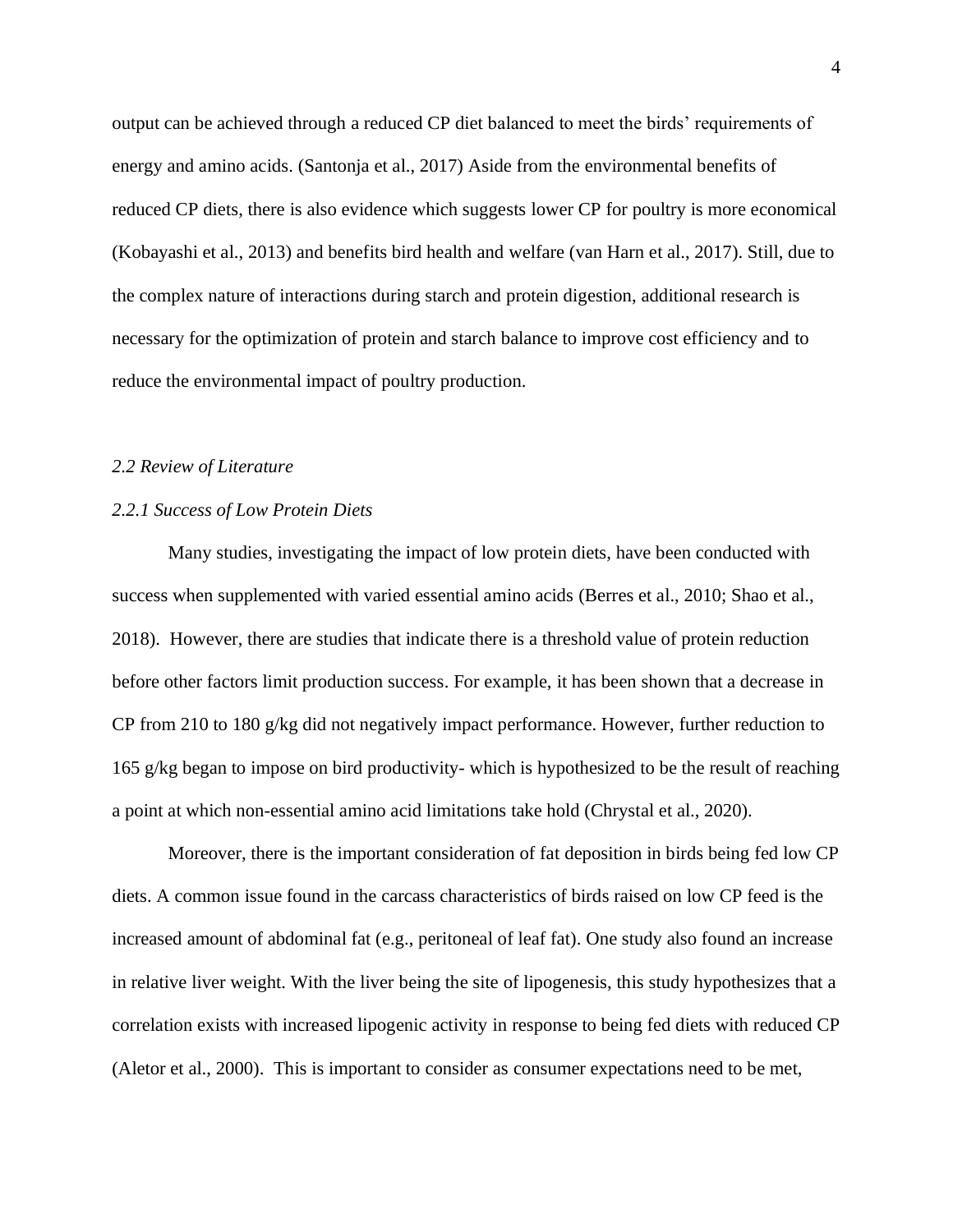otherwise the environmental benefits will be mitigated. As consumers are known to find the visual appearance of fat less appealing, it is in the best interest of producers to aim for the minimization of its deposition (Aletor et al., 2000). Furthermore, excess fat can be removed from birds during processing, but feed calories being used for lipogenesis rather than lean tissue accretion represent an inefficiency. In the U.S., there is a trend to consume more thigh muscle processed parts in broiler chickens. And in thigh meat, fat cannot be removed, even if the thigh is packaged as bone-less and skin-less in the retail market.

#### *2.2.2 Relationship Between Amino Acids and Starches*

In working to meet threshold amino acid values, it is important to consider how effectively protein consumption is utilized. In order to do so, starch and protein digestion rates are important considerations. These are what govern nutrient allocation and thus bird productivity. What makes this difficult, is the interactive nature of protein and starch digestion; glucose and amino acids both compete for co-absorption with sodium in transport systems (Liu et al., 2021). Moreover, starch serves roles in both amino acid catabolism and protein synthesis (Liu et al., 2021). Their breakdown determines how fast glucose absorbs and conversely how fast insulin can be released (Weurding et al., 2003). In this sense, slow digesting starches have proven to be beneficial as starches lengthen the insulin response, promoting sustained protein deposition and improving the feed conversion rate of birds (Weurding et al., 2003). These benefits have also been hypothesized to be a result of slow digesting starches providing enough energy for the enterocytes in the lower small intestine, so amino acids, in turn, can be used for muscle growth (Weurding et al., 2003).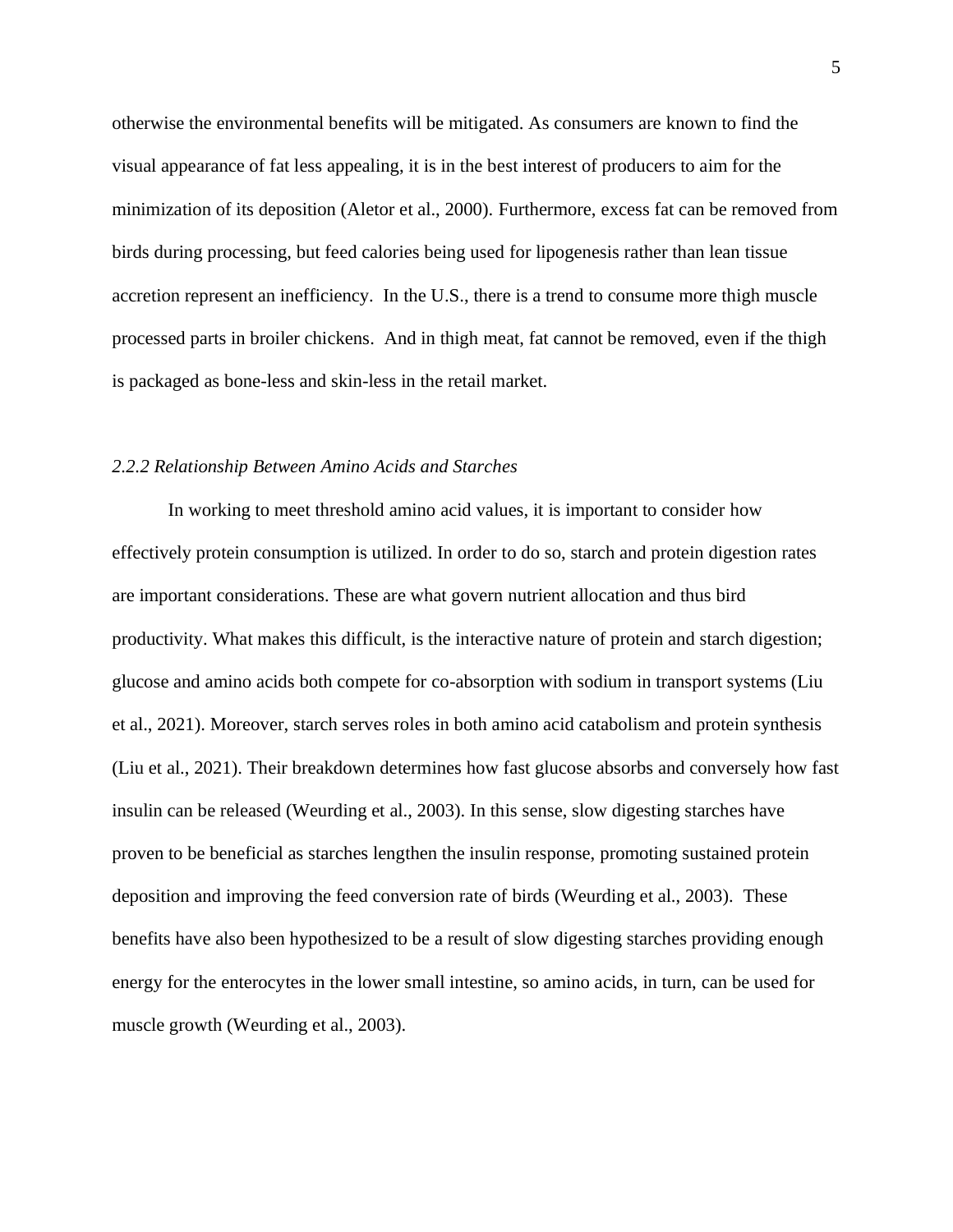This is supported by research on maize diets. Hence, in one study- in agreement with prior research- maize was found to be one of the most rapidly digested starches (Moss et al., 2020)- a quality which has been shown to decrease amino acid digestibility in chickens (Selle  $\&$ Liu, 2019). Conversely, in the same study, sorghum, though higher in protein than corn and slower digesting, still supported limited amino acid digestion - which the author cites could be the result of karifin and phenolic compound presence in sorghum (Moss et al., 2020). Interestingly, when compared to wheat diets, maize- based diets may be able to withstand larger reductions in dietary CP; in one study birds' growth on 165 g/kg CP maize- based diet exceeded their 222 g/kg fed counterparts with negative impacts only on feed conversion ratios (Chrystal et al., 2021).

Regardless, when comparing sorghum and maize, studies have found maize diets generate higher apparent metabolizable energy (AME) and a more efficient feed conversion (Moss et al., 2020). However, there is evidence that they both act as suitable bases for a diet. One study with a differing variety of sorghum (S.bicolor) has shown success in total or partial replacement of corn with sorghum, with negligible effects only on apparent ileal nutrient digestibility (Putigam et al., 2020). This is in agreement with another study which found that a 50% replacement of corn with sorghum led to improvements in growth (Saleh et al., 2019). Both which are corroborated by a study that found that the inclusion of slow digesting starches in combination with faster ones to be beneficial, in their case a 25% inclusion of pea (slow digesting) starch with 75% wheat (fast digesting) starch prompting the greatest feed efficiency (Herwig et al., 2019).

The type and essentiality of the amino acids are important to consider as well. Depending on the feeding frequency of the birds, the presence of protein-bound versus free amino acids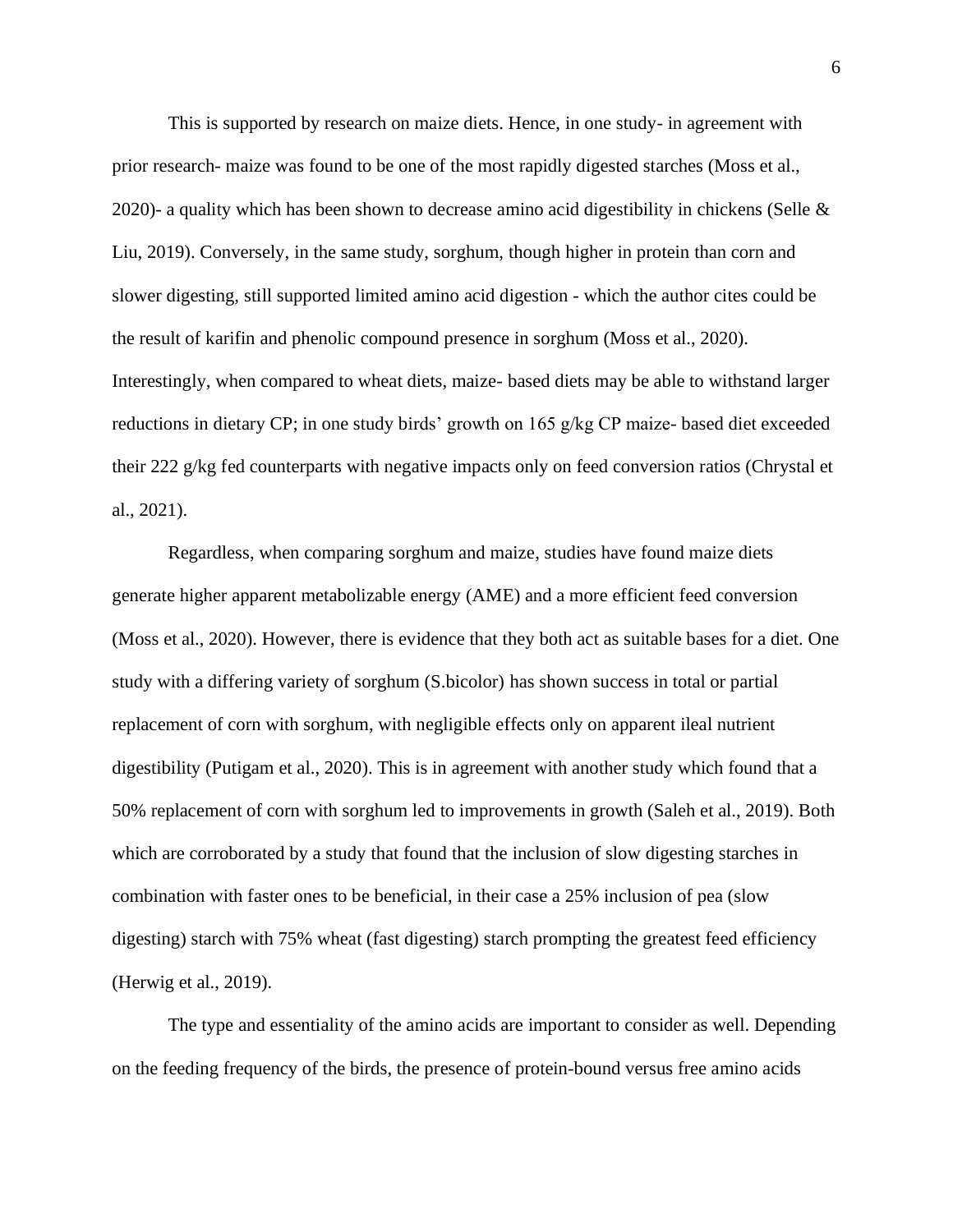could impact amino acid utilization as these forms are absorbed at different speeds (Liu & Selle, 2015). Moreover, if synthetic amino acids are being utilized, their circulation into the portal system would occur at a more rapid rate than protein-bound amino acids which alters typical protein digestive dynamics. This offers potential benefits when competing with starches for digestion, however, in addition to posing risks of displacing balance between amino acid types at sites of protein deposition (Liu & Selle, 2015).

#### *2.2.3 Feed Processing*

Aside from grain source, methods of processing feed can also determine how successful a diet formulation is, as the processes can alter how nutrients are absorbed and utilized. Processes such as griding and pelleting have been tested with various levels of success. Both unground and ground particles present potential benefits in nutrient digestibility (Rubio et al., 2020). This is corroborated by a study comparing bird performance with sorghum inclusions. When substituting corn for two types of whole grain sorghum with the partial inclusion of ground sorghum, similar outcomes in broiler performance were observed- the only resulting difference being higher gizzard weights for birds fed the larger particles (Putigam et al., 2020). Overall, indicative that there was not a large enough discrepancy to definitively favor one over the other in terms of nutrient digestibility.

Similarly, the benefit of pelleting which is believed to create a more balanced concentration of nutrients, ensuring they can be more completely consumed (Behnke, 1996), displays discrepancy among feedstuffs. In a wheat, oat, soy diet, both AME and energy retention seemed to be unaffected (Hussar & Robblee, 1962). Meanwhile, in a study on a pelleted wheat diet, nitrogen-corrected apparent metabolizable energy (AMEn) displayed decreasing values, (Amerah et al., 2007). Conversely, when considering maize and sorghum, pelleting has shown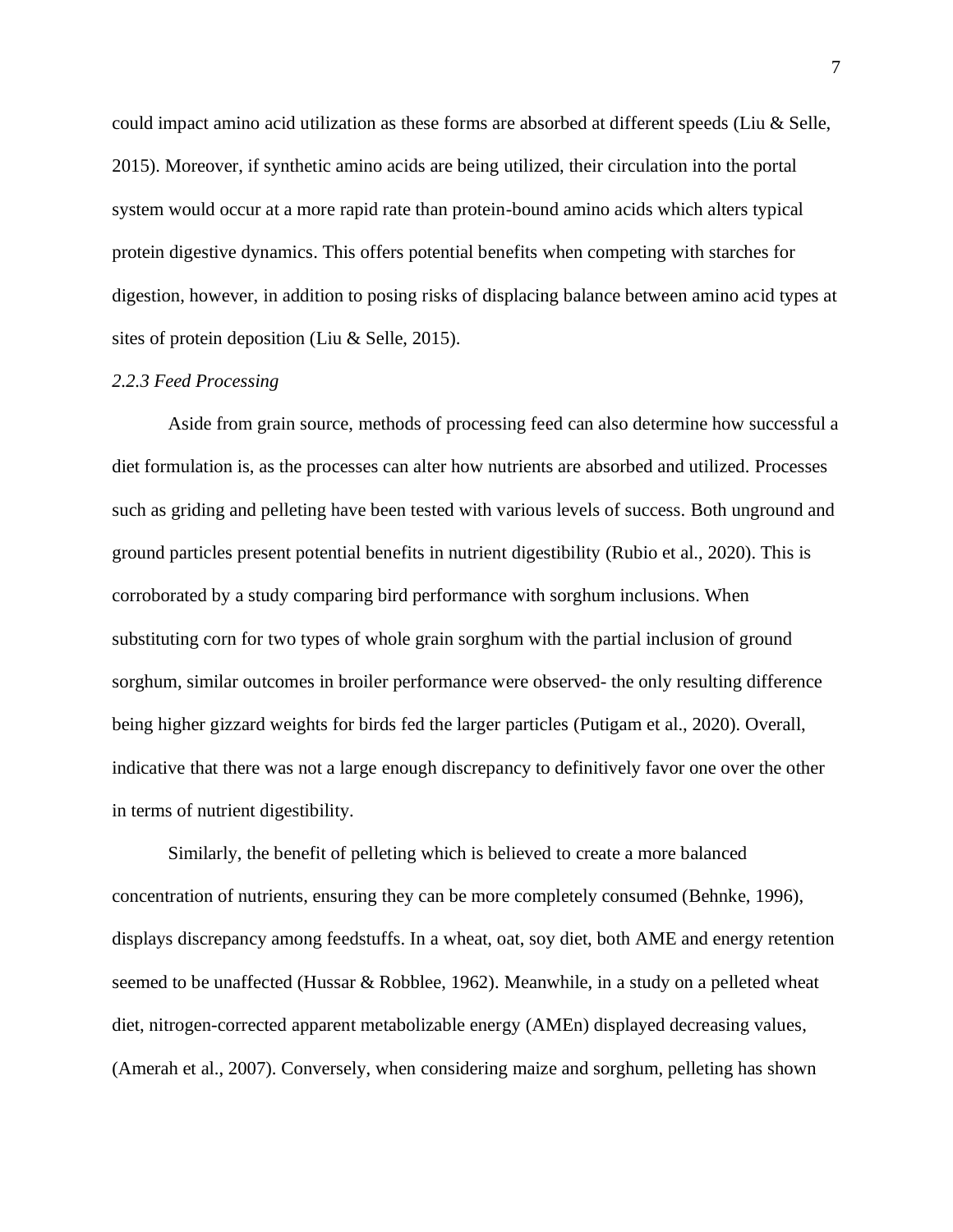potential improvements. For instance, in one trial which tested the pelleting of multiple grainbased diets, AMEn values increased for all, with the largest positive increases for maize and sorghum (Khalili et al., 2021).

#### *2.3 Future Considerations*

Food production requires a balance of both consumer and producer satisfaction. With feed accounting for a major percentage of poultry production cost, diet formulations have been widely studied in order to continuously improve upon cost efficiency for the benefit of the producers. At the same time, consumer demand for an environmentally conscious but still desirable product, increases the need for production practices that are sustainable yet allow for maintenance of the standards set for carcass characteristics. Due to the difficulty in understanding the complex mechanisms behind digestive dynamics and the influence nutrient utilization plays on carcass fat and protein characteristics, there is still work to be done in testing different diet compositions to further isolate combinations of ingredients and processes that will further improve industry practices.

This study aims to further the progress already accomplished in this realm by testing six diets in an effort to observe any potential benefits posed by the combinations of protein and starch feedstuffs in these test formulations.

#### *3. Materials and Methods*

#### *3.1 Experimental Facility and Bird Husbandry*

A total of 593 Cobb 500 male broiler chicks were hatched (Cobb-Vantress, Inc., Siloam Springs, AR), sexed, then transported to the University of Arkansas Broiler Research Farm. The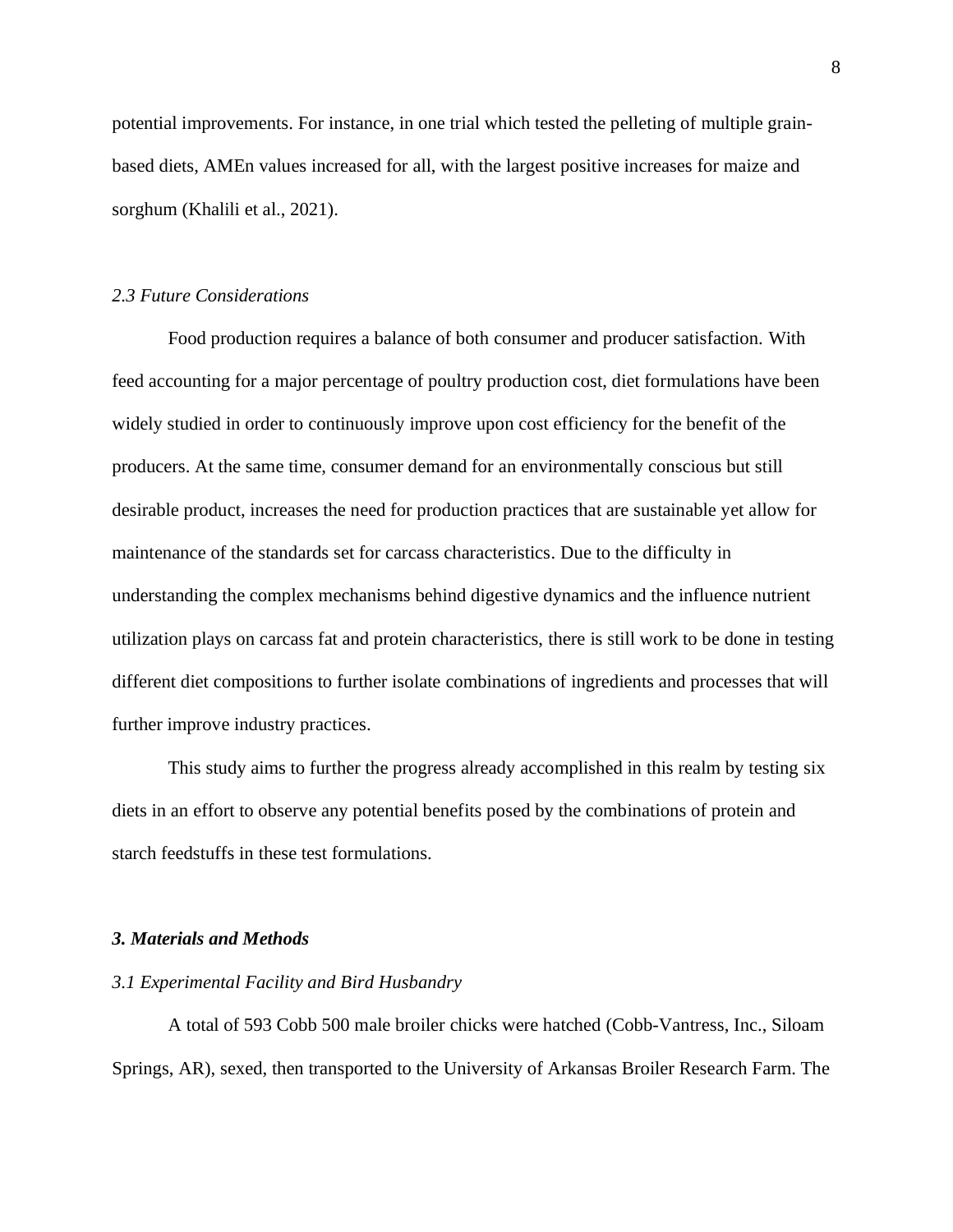birds were housed in a tunnel-vented facility, divided amongst 48 (3 x 4 feet) pens equipped with bedding, nipple drinkers, and hanging feeders. For days 1-14, the birds were provided a common feed complete with nutrients to meet the minimum feed requirements. They were checked multiple times throughout the day to ensure feed access, raise water lines, and account for bird loss. To begin the experimental trial, on day 15, the birds were weighed by pen in groups of twelve. If there were too few or too many birds in a pen, they were randomly reallocated accordingly. Remaining starter feed was dumped from the feeders, the empty feeders were weighed, then refilled with 1 of 6 experimental diet feeds. For the remainder of the trial, the birds continued to be monitored as above. On day 36, remaining feed and pen weights were recorded. Four broilers per pen were randomly selected and tagged for processing. On day 37, the tagged birds were transported to the University of Arkansas Pilot Processing Plant in order to evaluate carcass traits. Birds were processed using an inline commercial system and manually eviscerated. Fat pads were removed and weighed, carcass weight was recorded, and then breast (*Pectoralis major* and *minor*, bone-less and skinless) and leg weights (bone-in and skin-on) were measured from the deboned carcass.

#### *3.2 Experimental Diets*

Six experimental diets were offered to the birds from 15 to 35 days of age. Prior to diet formulation, an amino acid analysis was conducted for the sorghum. As displayed in Table 1, following its characterization, four diets were formulated. Two 20% CP and two 17.5% CP diets were formulated, one each for both a corn-based diet and a corn-sorghum blended diet. Intermediate 18.75% CP corn and corn-sorghum diets were then created by mixing those of 20% and 17.5% CP for each grain (starch) source diet respectively.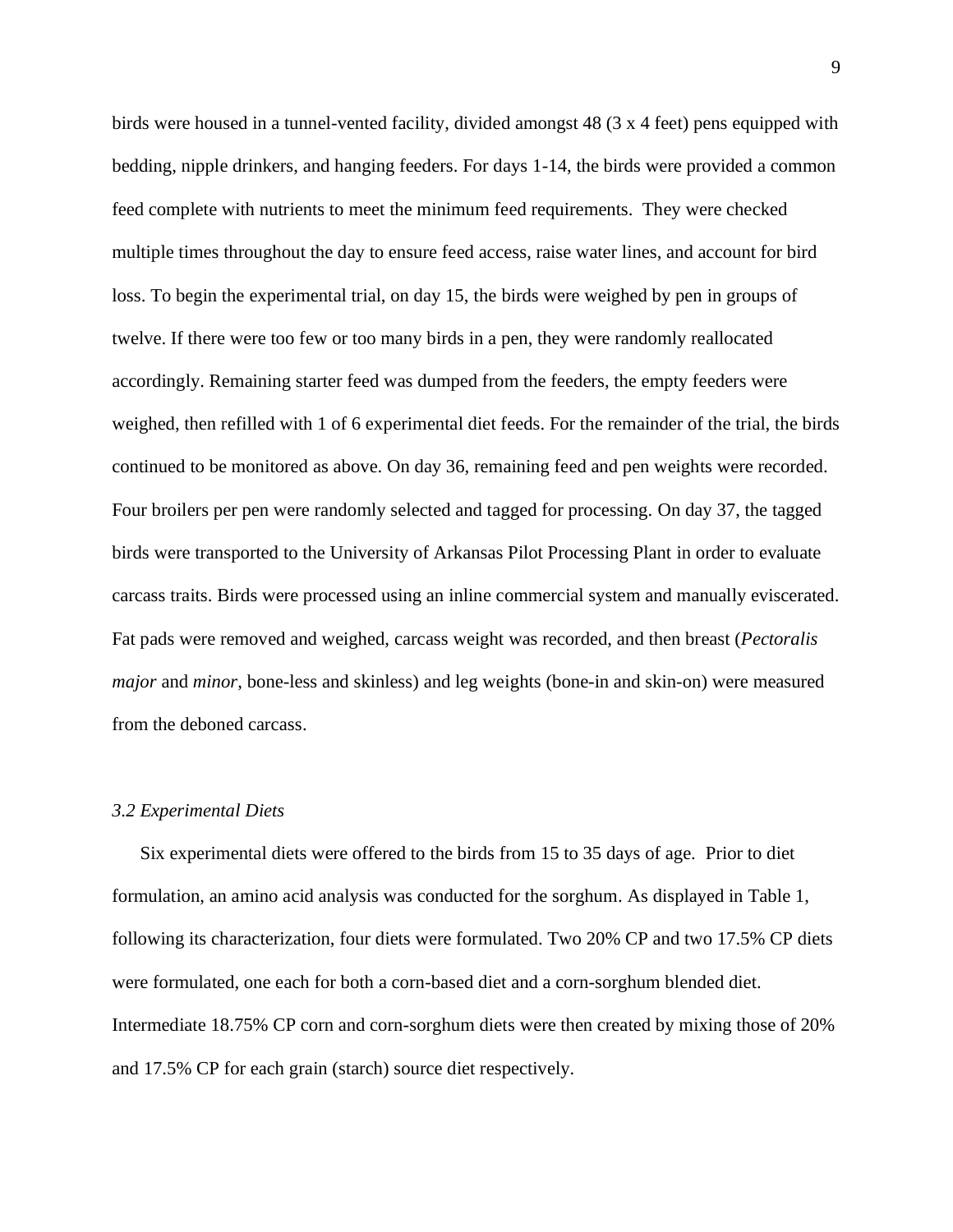#### *3.3 Statistics*

The trial followed a 2 x 3 factorial design. Each of the six experimental treatments were replicated in eight pens, the pen functioned as the experimental unit. The treatments were randomly assigned to pens. Broiler performance and carcass yields were analyzed by ANOVA using Proc GLM of SAS 9.4 (SAS Institute, 2012). Statistical significance was set at  $P \le 0.05$ and means were separated by a repeated *t*-test.

#### *4. Results*

#### *4.1 Performance*

As displayed in Table 2, dietary protein levels had no impact on feed intake  $(P > 0.05)$ but resulted in differences for body weight gain and feed conversion  $(P < 0.001)$ . The higher protein diet resulted in the largest weight gain and lowest feed conversion while the lowest protein diet resulted in the lowest and largest response, respectively. Conversely, grain type only had an impact on feed intake ( $P < 0.05$ ), with birds being fed corn-only diets consuming more feed than those on the blended diet. In terms of the interactive influence of both protein and grain type on bird performance, there was no significant difference in any of the qualities.

#### *4.2 Carcass Traits*

As displayed in Table 3, dietary protein levels resulted in differences in body weight, fat pad, carcass, and breast yields ( $P < 0.05$ ), with all qualities improving as protein inclusion increased. On the other hand, grain type had no impact on any carcass trait quality. Meanwhile the combined effect of protein content and grain type only influenced fat percentage and leg yield. In terms of fat content- when comparing sorghum diets to corn diets, there is not a large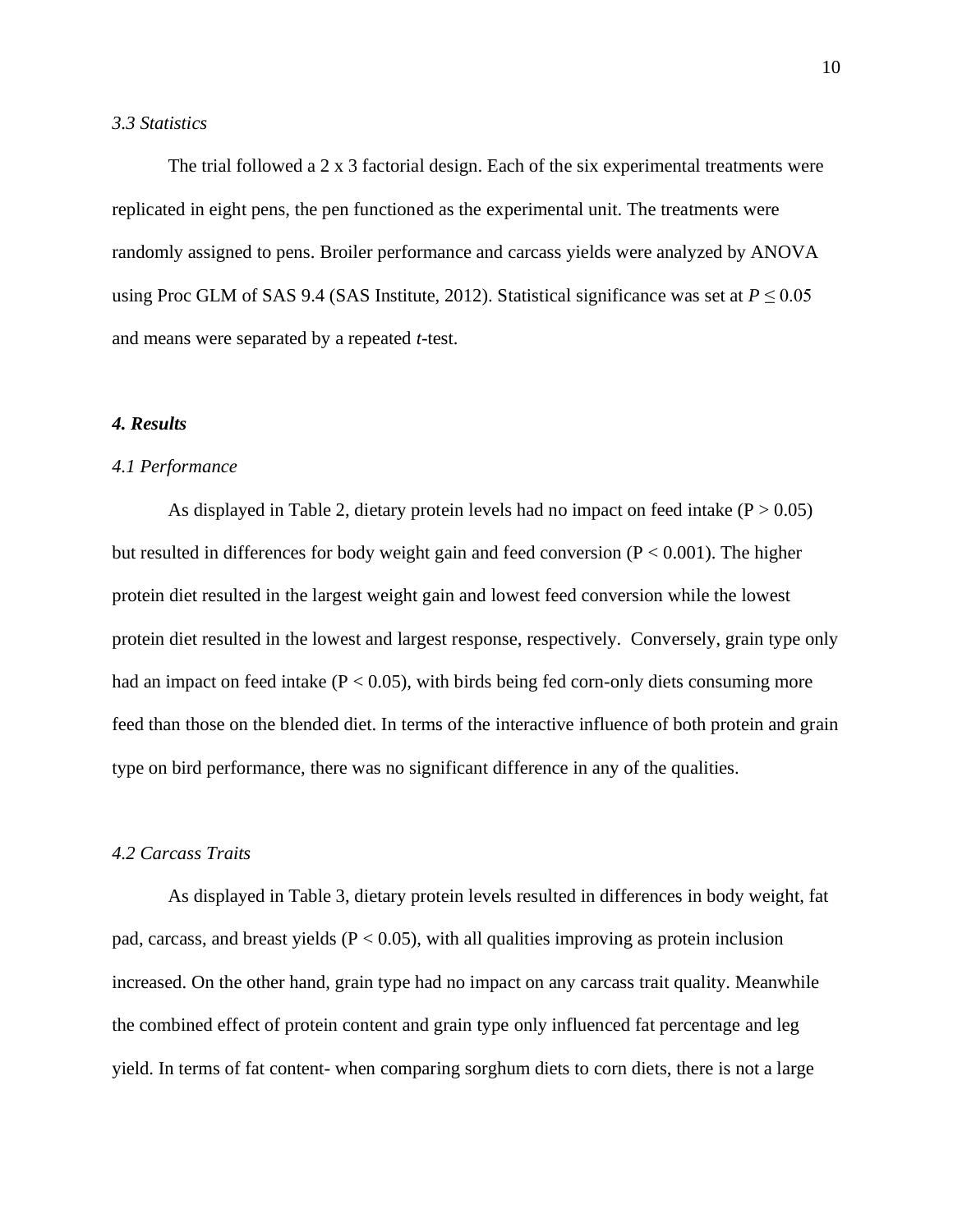difference in terms of the weights. However, individually- corn diets are consistent in that as protein values increase, the fat content decreases. Whereas with sorghum diets, the diet containing an intermediate amount of protein resulted in the least fat, while the diet with the lowest protein resulted in the greatest fat yield. Similarly, leg yield for both corn-based diets and sorghum-based diets are similar in value but also differ in pattern. As protein is increased in corn-based diets, leg yield decreases. Meanwhile, as protein increased in sorghum-based diets, the leg yield increased.

#### *5. Discussion*

#### *5.1 Impact of Protein Level*

Considering the variation in results amongst prior completed studies and the specific nature of how proteins and carbohydrates interact, the achieved results are as expected. There is prior research that indicates success when feeding low crude protein diets supplemented with amino acids. In one study, CP could be reduced by up to 6% with amino acid fortification while still maintaining broiler performance (Badawi et al., 2019). This indicates success in protein reduction up to a particular threshold, an idea which has been upheld through more recent research. In a more current study, between two different levels of protein reduction, it was found that the initial instance had no impact on performance. Only at a greater reduction of protein did the variation in values become significant enough to indicate higher protein diets might be more effective (Chrystal et al., 2021). When looking at these results, it does appear as if low CP diets have the potential to be as effective as regular diets. However, the results of this research alone indicate the opposite. In this case, it appears that the addition of more protein results in improvements in both bird performance and carcass traits. As such, any reduction in the protein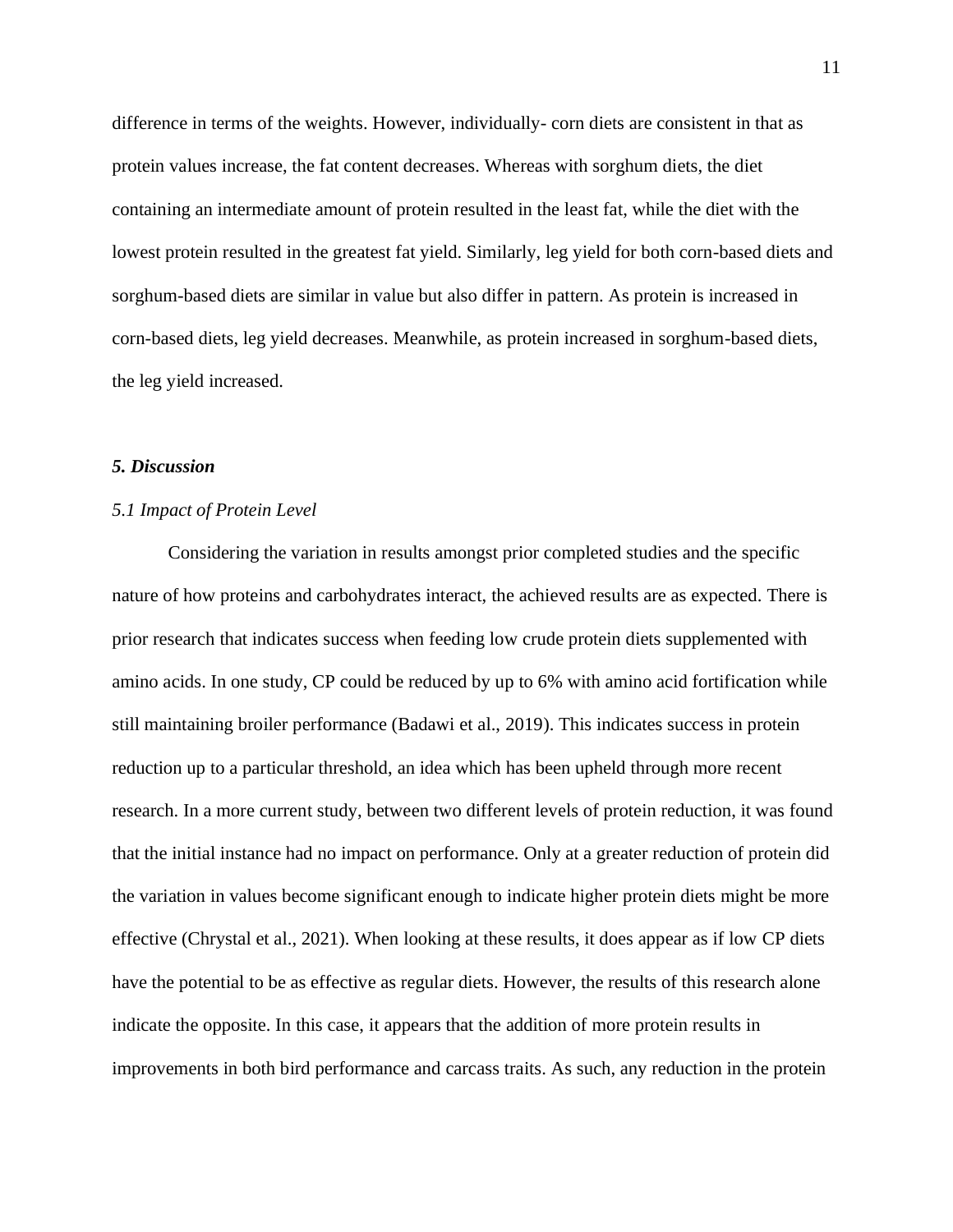level appears to not support adequate bird development. However, because the results from the prior experimentation had such precise threshold levels, the lack of success in this experiment could be due to the differences in proportion of protein reduction; the threshold requirements needed for a low CP diet to be successful could've been surpassed in the first reduction, thereby making it seem as if any reduction would be unsuccessful. This could be a product of the competition of starches and proteins during digestion and absorption. Since the amino acids were all balanced it is likely that the lower protein diets didn't provide enough CP to compete with the starch sources for priority in digestion. If the starches are more quickly broken down and utilized, insulin spikes would be shorter lasting- in effect, decreasing the rate of protein deposition. The variation in insulin spikes could also explain the higher feed conversion values for birds fed the low protein diet. If the nutrients aren't being affectively allocated, then they would have to consume more to attain the desired growth.

#### *5.2 Impact of Grain Type*

The results of this study suggest that grain source only influences feed intake. This is in contrast with another study in which inclusions of pea versus tapioca with corn-based diets had no impact on feed intake (Weurding et al., 2002). In that study, only feed conversion rates and weight gain were impacted, overall demonstrating that the inclusion of slow digestible starches improved protein utilization. Those results corroborate similar studies which indicate that the partial addition of slow digesting starches improves feed conversion rates. Moreover, in a separate study comparing maize and sorghum as diet bases, the corn diets were effective in improving feed conversion rates (Moss et al., 2020). This not only contradicts the aforementioned studies' propositions that slower digesting starches pose benefits for feed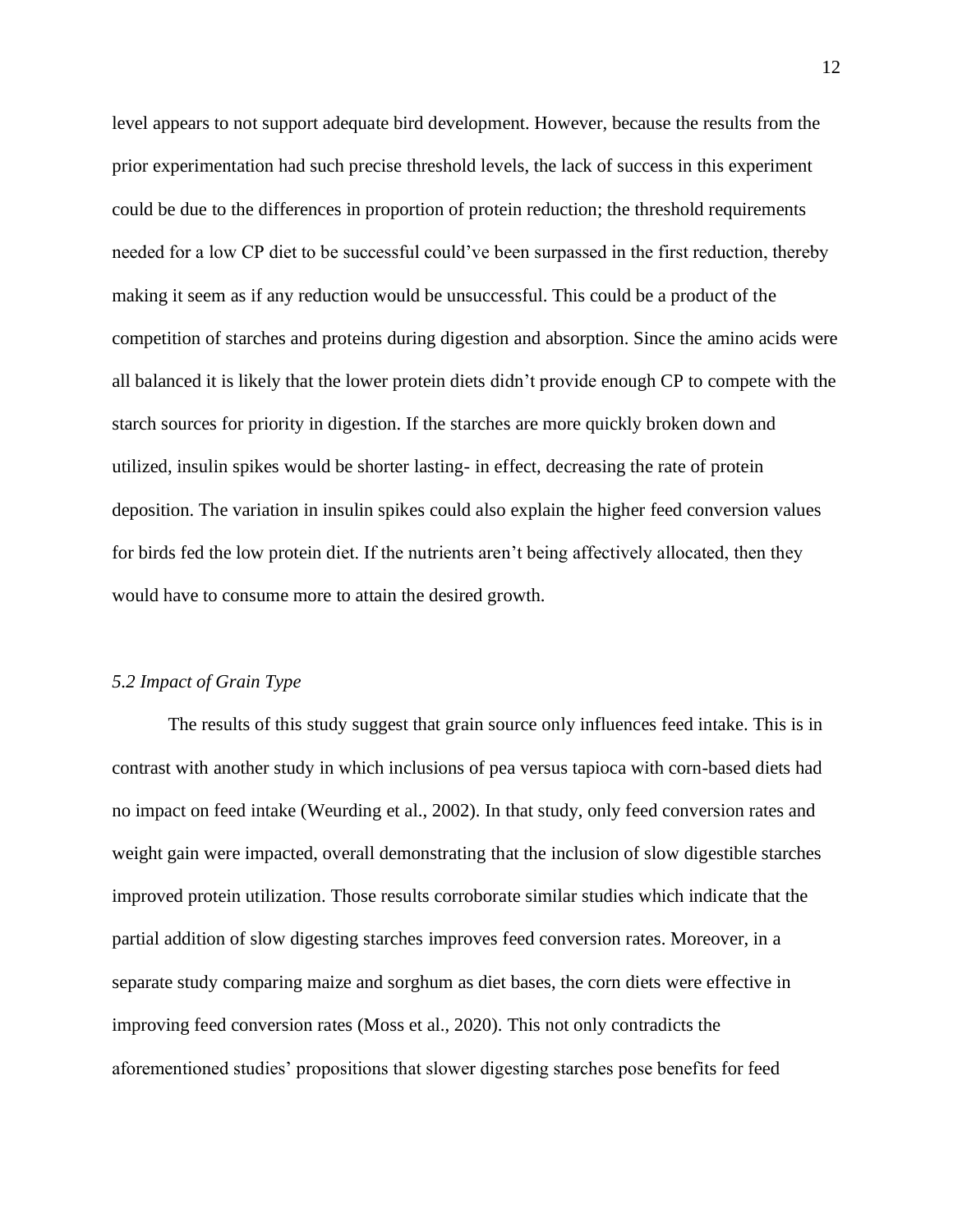conversion but also differs from the study at hand in that feed intake remained unaffected. Based on the case of this trial, none of the previous research is supported. However, the outcome may be explained by the fact that maize is one of the quickest digesting starches. Because the starches are being utilized more quickly, the feeling of satiety may take longer to reach prompting the birds to continue eating.

#### *5.3 Interactive Impact Grain Type and Protein Level*

As aforementioned, the only qualities impacted by grain type interacting with protein amount were fat percentage and leg yield. Notably, the abdominal fat yield was the highest in the birds fed the blended diets containing the lowest protein amount. This appears as a common result in carcass traits of birds fed low protein diets. The results of one past study corroborate this, its outcomes demonstrating a pattern of increased body fat for birds being offered low CP feed (Aletor et al.,2000). In a prior study, it was found that this could be negated via the inclusion of L-carnitine to aid in the prevention of excess abdominal fat; an effect of Lcarnitine's ability to reduce body fat storage by improving energy and fatty acid use, while decreasing triacylglycerol storage and esterification (Badawi et al., 2019). This is a direction that could be beneficial to explore in the future in conjunction with the combined interactions of protein and grain inclusions.

#### *6. Conclusion*

The outcomes of this study indicate the inability of reduced crude protein diets to meet the needs of broilers for adequate performance and carcass development. Also, in this case, the impact of grain type wasn't significant enough to indicate the need to use one grain type over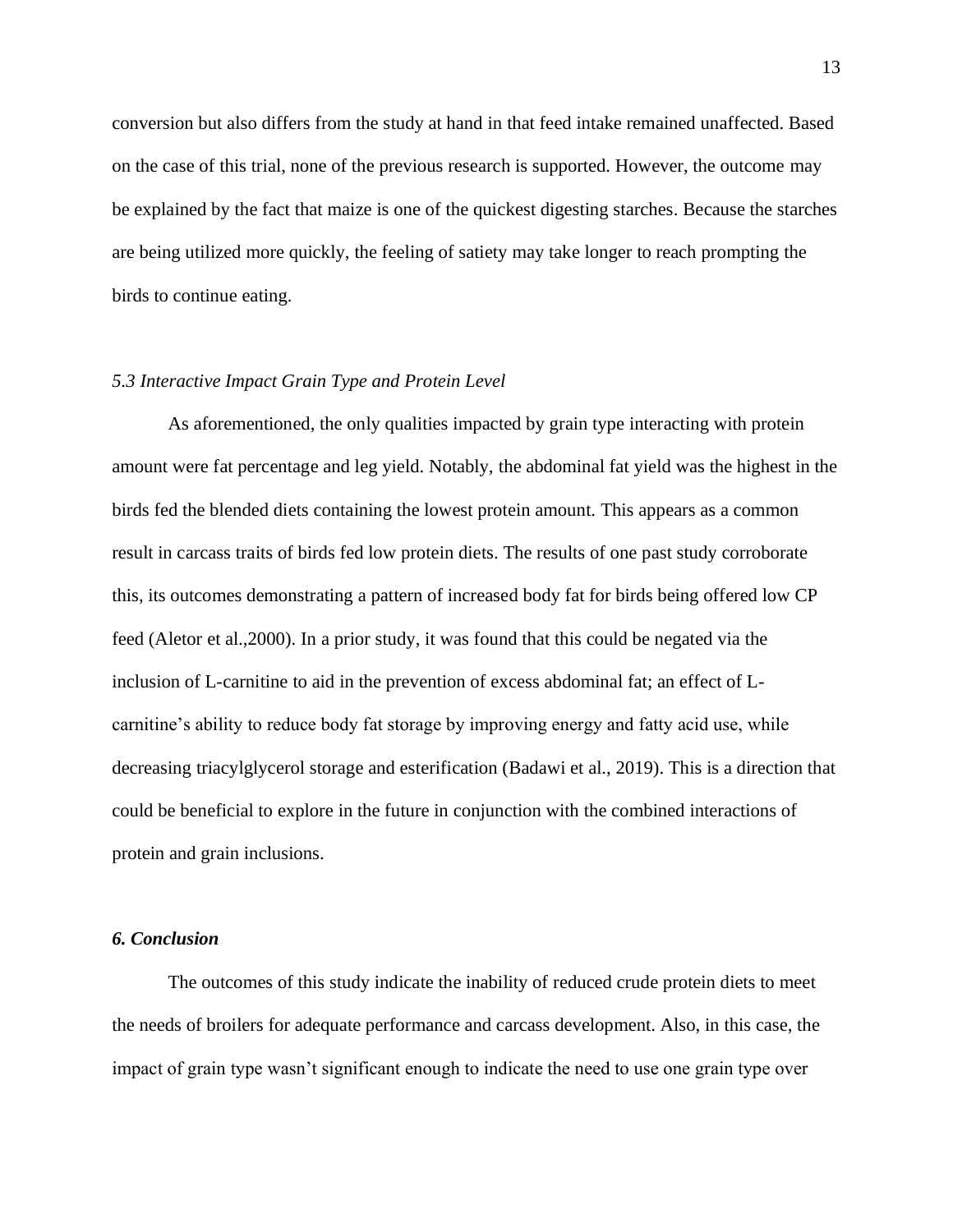another. Therefore, in terms of grain usage, whichever grain is most economically favorable from the two options tested, considering that the birds fed corn only diets had a higher feed intake, could be used without compromising bird performance.

Considering low CP diets moving forward, there appears to be a high potential for success. Although in this trial, bird performance was overly compromised, the results do aid in further expansion of available literature on possible points of concern for low CP diets. With how important it is for the industry to continually work to please consumers, trials similar to this will need to be done in order to work towards further improvements and success in formulating a diet that satisfies environmental, economic, and societal concerns.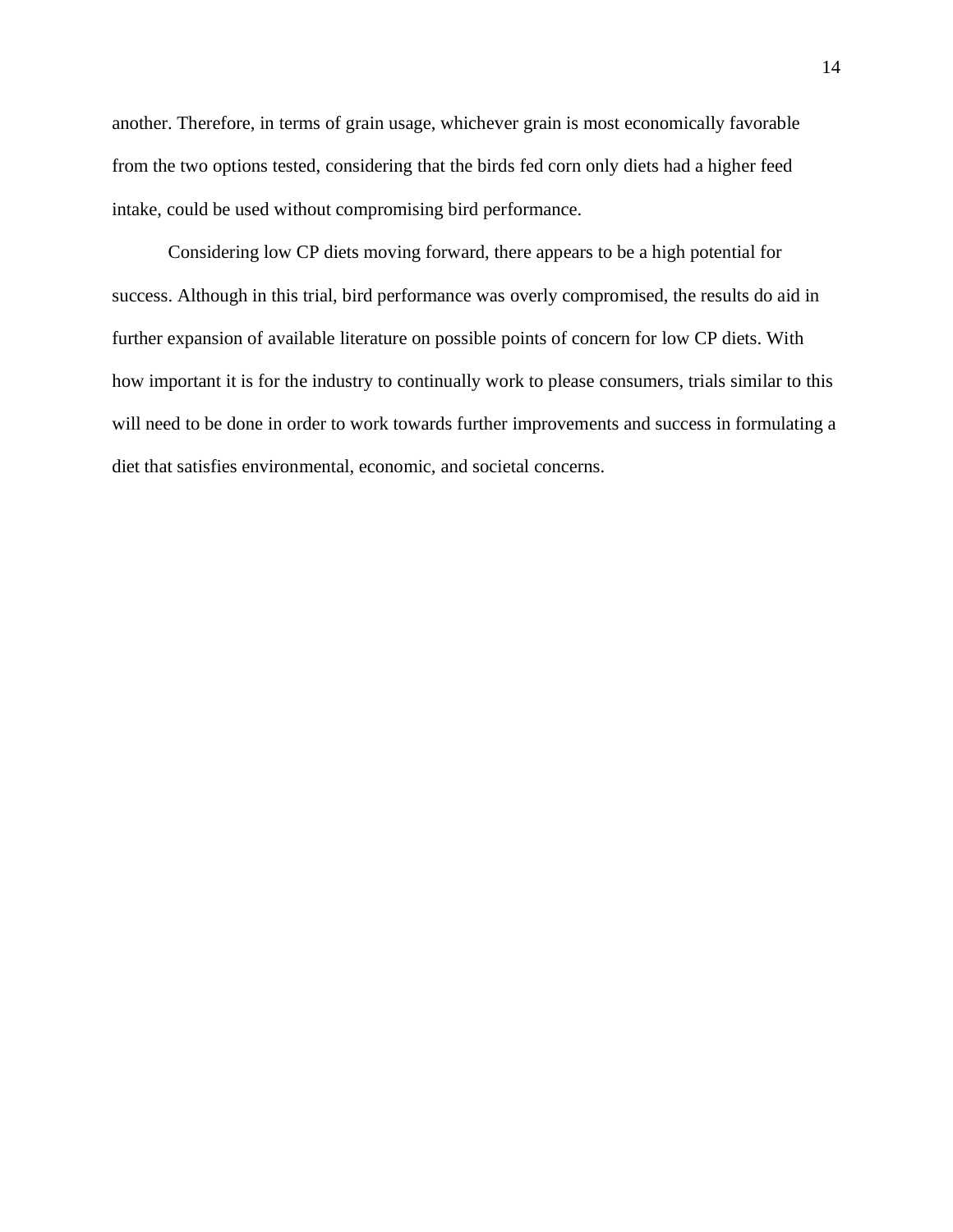#### *References*

Aletor, V.A., Hamid, I., Neib, E., Pfeffer, E. (2000). Low-protein amino acid-supplemented diets in broiler chickens: effects on performance, carcass characteristics, whole-body composition and efficiencies of nutrient utilization. *Journal of the Science of Food and Agriculture, 80*(5), 547-554. [https://doi.org/10.1002/\(SICI\)1097-](https://doi.org/10.1002/(SICI)1097-0010(200004)80:5%3c547::AID-JSFA531%3e3.0.CO;2-C)

[0010\(200004\)80:5<547::AID-JSFA531>3.0.CO;2-C](https://doi.org/10.1002/(SICI)1097-0010(200004)80:5%3c547::AID-JSFA531%3e3.0.CO;2-C)

- Amerah, A.A., Ravindran, V., Lentle, R.G., & Thomas, D.G. (2007). Influence of Feed particle Size and Feed Form on the Performance, Energy Utilization, Digestive Tract Development, and digesta Parameters of Broiler Starters. *Poultry Science, 86*(12), 2615- 2623.<https://doi.org/10.3382/ps.2007-00212>
- Badawi, M.E., Ali, A.H., El-Razik, W.M.A., Soliman, M.H. (2019). Influence of Low Crude Protein Diets on Broiler Chickens Performance. *Advances in Animal and Veterinary Sciences, 7*, 26-33.<http://dx.doi.org/10.17582/journal.aavs/2019/7.s2.26.33>
- Behnke, K.C. (1996). Feed manufacturing technology: current issues and challenges. *Animal Feed Science and Technology, 62*(1), 49-57. [https://doi.org/10.1016/S0377-](https://doi.org/10.1016/S0377-8401(96)01005-X) [8401\(96\)01005-X](https://doi.org/10.1016/S0377-8401(96)01005-X)
- Berres, J., Vieira, S.L., Dozier III, W.A., Cortes, M.E.M., de Barros, R., Nogueira, E.T., & Kutschenko, M. (2010). Broiler responses to reduced-protein diets supplemented with valine, isoleucine, glycine, and glutamic acid. *Journal of Applied Poultry Research, 19*(1), 68-79.<https://doi.org/10.3382/japr.2009-00085>
- Chrystal, P.V., Greenhalgh, S., Mclnerney, B.V., McQuade, L.R., Akter, Y., de Paula Dorigam, J.C., Selle, P.H., & Liu, S.Y. (2021). Maize-based diets are more conducive to crude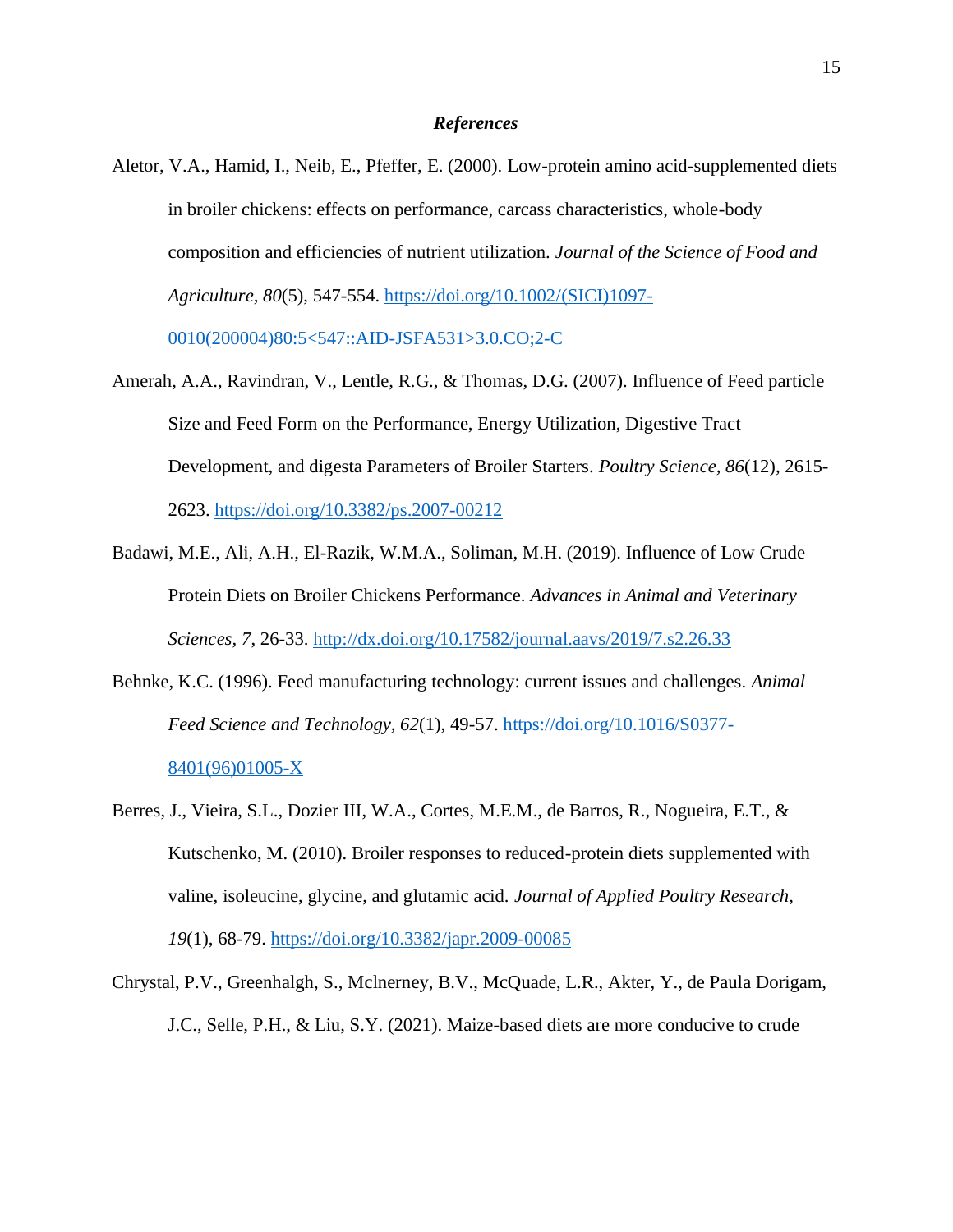protein reductions than wheat-based diets for broiler chickens. *Animal Feed Science and Technology, 275*, 114867. https://doi.org/10.1016/j.anifeedsci.2021.114867

Chrystal, P.V., Moss, A.F, Khoddami, A., Naranjo, V.D., Selle, P.H., & Liu, S.Y. (2020). Impacts of reduced-crude protein diets on key parameters in male broiler chickens offered maize based diets. *Poultry Science, 99*(1), 505-516.

<https://doi.org/10.3382/ps/pez573>

- Herwig, E., Abbott, D., Schwean-Lardner, K.V., & Classen, H.L. (2019). Effect of rate and extent of starch digestion on broiler chicken performance. *Poultry Science, 98*(9), 3676- 3684.<http://doi.org/10.3382/ps/pey580>
- Hussar, N., & Robblee, A.R., (1962). Effects of Pelleting on the Utilization of Feed by the Growing Chicken. *Poultry Science, 41*(5), 1489-1493.<http://doi.org/10.3382/ps.0411489>
- Khalili, M.M., Abdollahi, M.R., Zaefarian, F., & Ravindran, V. (2021). Influence of feed form on the apparent metabolisable energy of feed ingredients for broiler chickens. *Animal Feed Science and Technology, 271*, 114754.

<https://doi.org/10.1016/j.anifeedsci.2020.114754>

- Kobayashi, H., Nakashima, K., Ishida, A., Ashihara, A., & Katsumata, M. (2013). Effects of low protein diet and low protein diet supplemented with synthetic essential amino acids on meat quality of broiler chickens. *Animal Science Journal, 84*(6), 489-495. https://doi.org/10.1111/asj.12021
- Lemme, A., Hiller, P., Klahsen, M., Taube, V., Stegemann, J., & Simon, I. (2019). Reduction of dietary protein in broiler diets not only reduces n-emissions but is also accompanied by several further benefits. *Journal of Applied Poultry Research, 28*(4), 867-880. <https://doi.org/10.3382/japr/pfz045>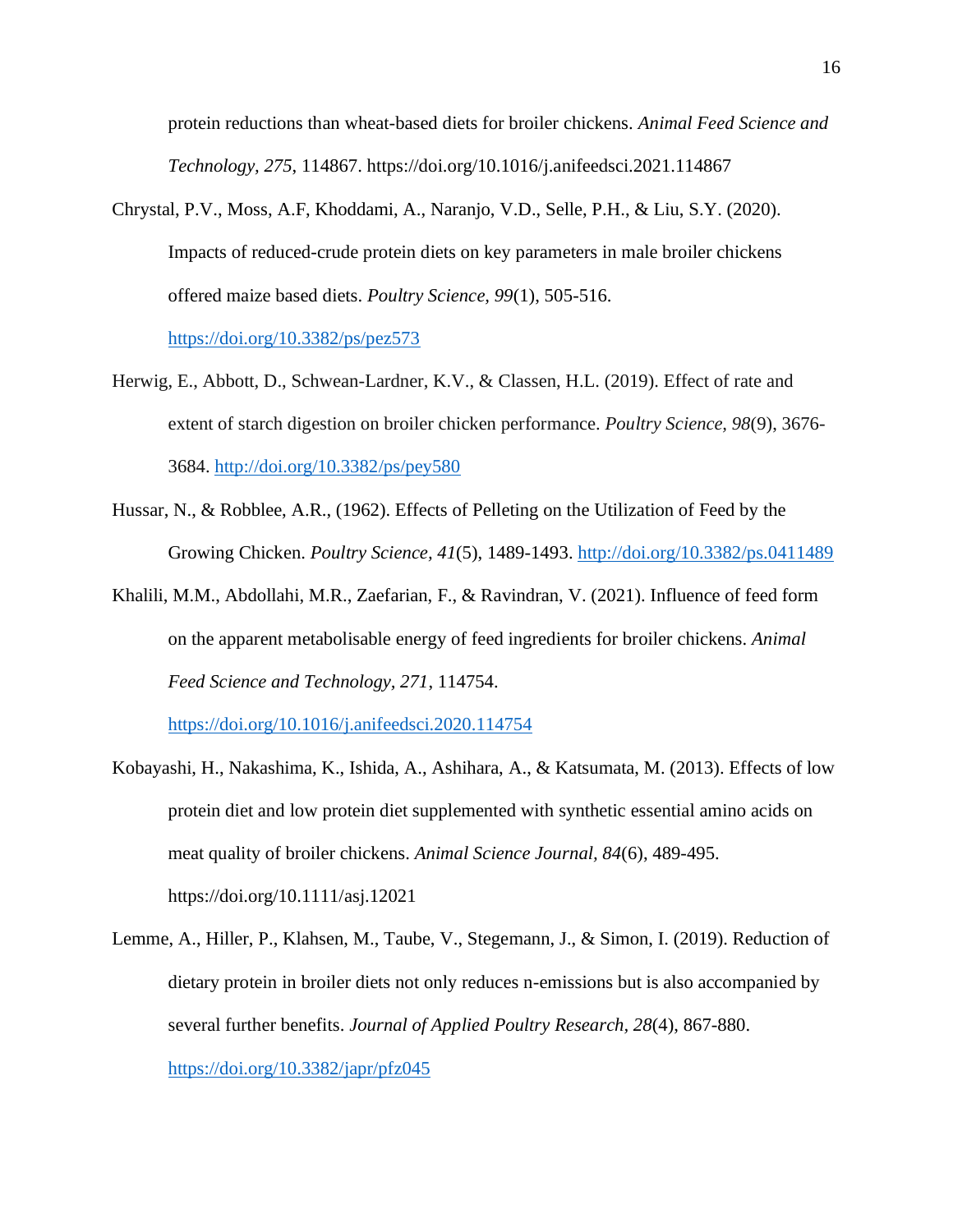- Liu, S.Y., Macelline, S.P., Chrystal, P.V., & Selle, P.H. (2021). Progress towards reduced- crude protein diets for broiler chickens and sustainable chicken-meat production. *Journal of Animal Science and Biotechnology, 12*, 1-13. [https://doi.org/10.1186/s40104-021-00550](https://doi.org/10.1186/s40104-021-00550-w) [w](https://doi.org/10.1186/s40104-021-00550-w)
- Liu, S.Y., Macelline, S.P., Toghyani, M., Cao, Y., Selle, P.H. (2021). The involvement of branched-chain amino acids in digestive dynamics. In M.T. Kidd (Ed.), *Branches-Chain Amino Acids: Metabolism, Benefits and Role in Disease.* Nova Scientific Publishers, New York, USA.
- Liu, S.Y., Selle, P.H. (2015). A consideration of starch and protein digestive dynamics in chicken-meat production. *World's Poultry Science Journal, 71*(2). 297-310. https://doi.org/10.1017/S0043933915000306
- Moss, A.F., Khoddami, A., Chrystal, P.V., Sorbara, J.O.B., Cowieson, A.J., Selle, P.H., & Liu, S.Y. (2020). Starch digestibility and energy utilization of maize- and wheat- based diets is superior to sorghum- based diets in broiler chickens offered diets supplemented with phytase and xylanase. *Animal Feed Science and Technology, 264*, 114475. https://doi.org/10.1016/j.psj.2021.101066
- Powers, W., & Angel, R. (2008). A Review of the Capacity for Nutritional Strategies to Address Environmental Challenges in Poultry Production. *Poultry Science, 87*(10), 1929-1938. <https://doi.org/10.3382/ps.2008-00090>
- Puntigam, R., Brugger, D., Slama, J., Inhuber, V., Boden, B., Krammer, V., Schedle, K., Wetscherek-Seipelt, G., & Wetscherek, W. (2020). The effects of a partial or total replacement of ground corn with ground and whole-grain low-tannin sorghum (*Sorghum bicolor* (L.) Moench) on zootechnical performance, carcass traits and apparent ileal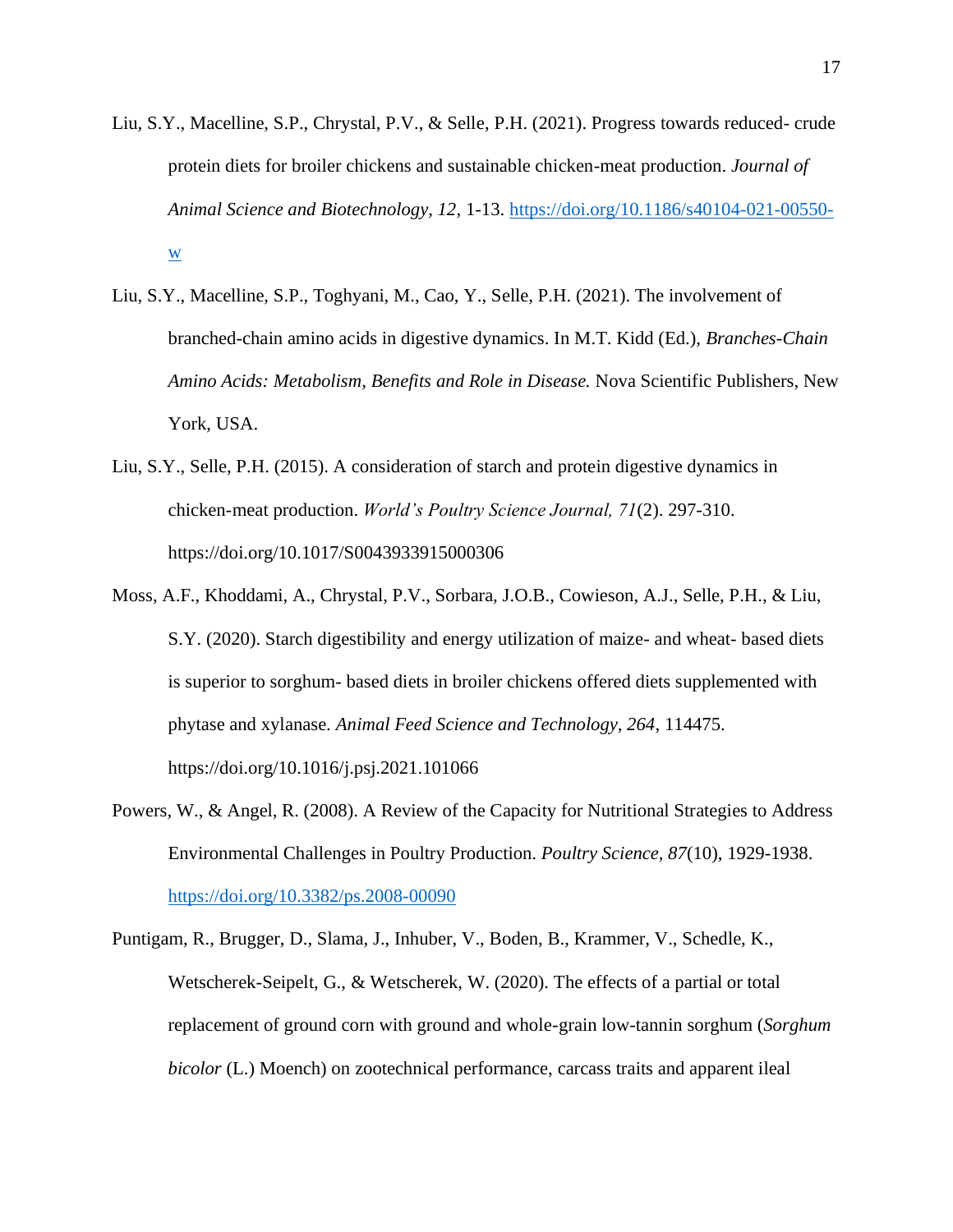amino acid digestibility of broiler chickens. *Livestock Science, 241*, 104187.

<https://doi.org/10.1016/j.livsci.2020.104187>

- Rubio, A.A., Hess, J.B., Berry, W.D., Dozier III, W.A., & Pacheco, W.J. (2020). Effects of corn particle size on broiler performance during the starter, grower, and finisher periods. *Journal of Applied Poultry Research, 29*(2), 352-361. https://doi.org/10.1016/j.japr.2019.11.009
- Saleh, A.A., Abudabos, A.M., Ali, M.H., & Ebeid, T.A. (2019). The effects of replacing corn with low-tannin sorghum in broiler's diet on growth performance, nutrient digestibility, lipid peroxidation and gene expressions related to growth and antioxidative properties. *Journal of Applied Animal Research, 47*(1), 532-539. https://doi.org/10.1080/09712119.2019.1680377
- Santonja, G.G., Georgitzikis, K., Scalet, B.M., Montobbio, P., Roudier, S., & Sancho, L.D. (2017). Best Available Techniques (BAT) Reference Document for the Intensive Rearing of Poultry or Pigs. Publications Office of the European Union. doi:10.2760/020485

SAS Institute, 2012. SAS Proprietary Software. Release 9.4. SAS Inst. Inc., Cary, NC, USA.

- Selle, P.H., & Liu, S.Y. (2019). The Relevance of Starch and Protein Digestive Dynamics in Poultry. *Journal of Applied Poultry Research, 28*(3), 531-545. https://doi.org/10.3382/japr/pfy026
- Shao, D., Shen, Y., Zhao, X., Wang, Q., Hu, Y., Shi, S., & Tong, H. (2018). Low-protein diets with balanced amino acids reduce nitrogen excretion and foot pad dermatitis without affecting the growth performance and meat quality of free-range yellow broilers. *Italian Journal of Animal Science, 17*(3), 698-705.

https://doi.org/10.1080/1828051X.2017.1400414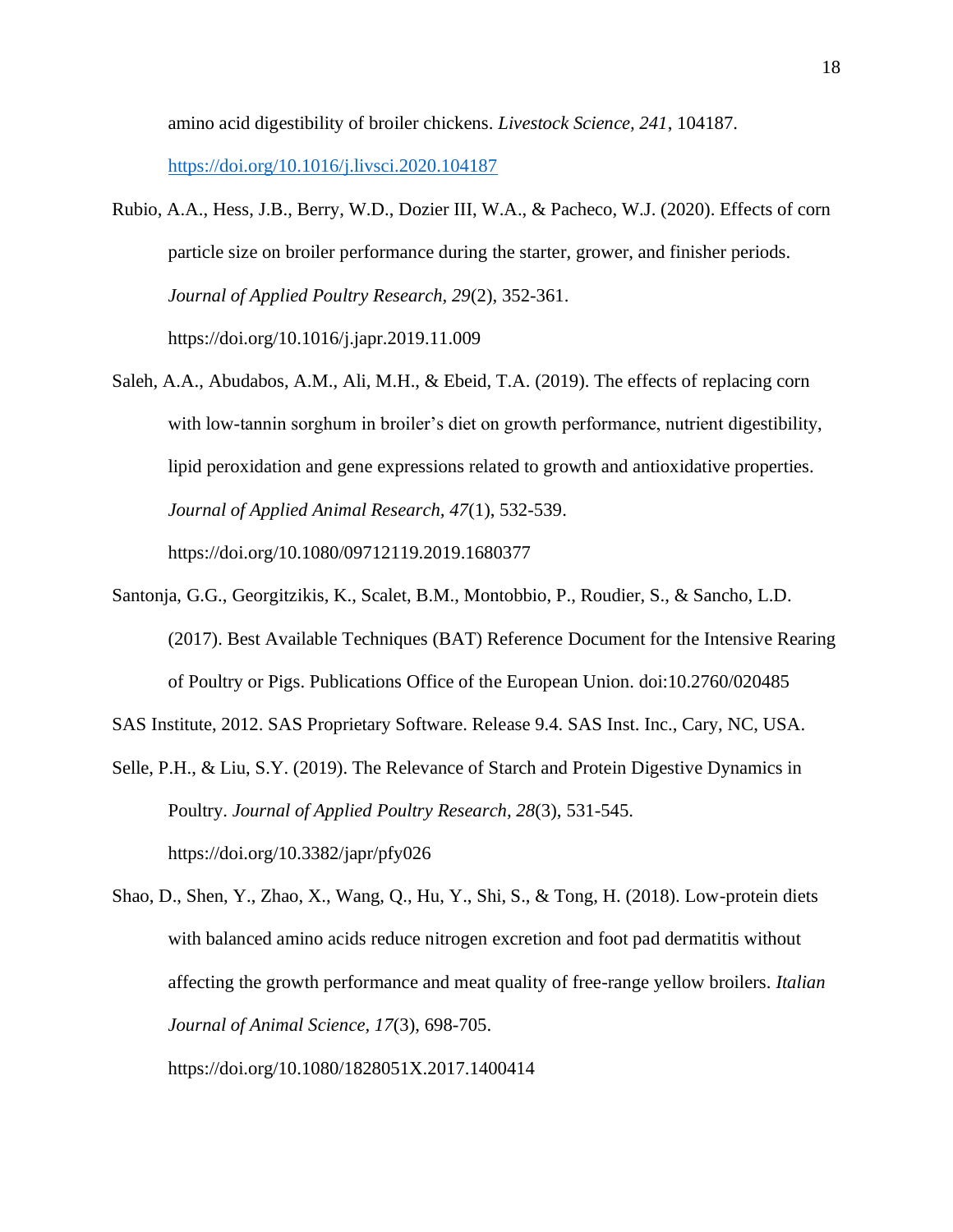- van Harn, J., Dijkslag, M.A., & van Krimpen, M.M. (2019). Effect of low protein diets supplemented with free amino acids on growth performance, slaughter yield, litter quality, and footpad lesions of male broilers. *Poultry Science, 98*(10), 4868-4877. <https://doi.org/10.3382/ps/pez229>
- Weurding, R.E., Enting, H., & Verstegen, M.W.A. (2003). The effect of site of starch digestion on performance of broiler chickens. *Animal Feed Science and Technology, 110*(1), 175- 184. [https://doi.org/10.1016/S0377-8401\(03\)00219-0](https://doi.org/10.1016/S0377-8401(03)00219-0)
- Weurding, R.E., Enting, H., & Verstegen, M.W.A. (2003). The Relation Between Starch Digestion Rate and Amino Acid Level for Broiler Chickens. *Poultry Science, 82*(2), 279- 284.<https://doi.org/10.1093/ps/82.2.279>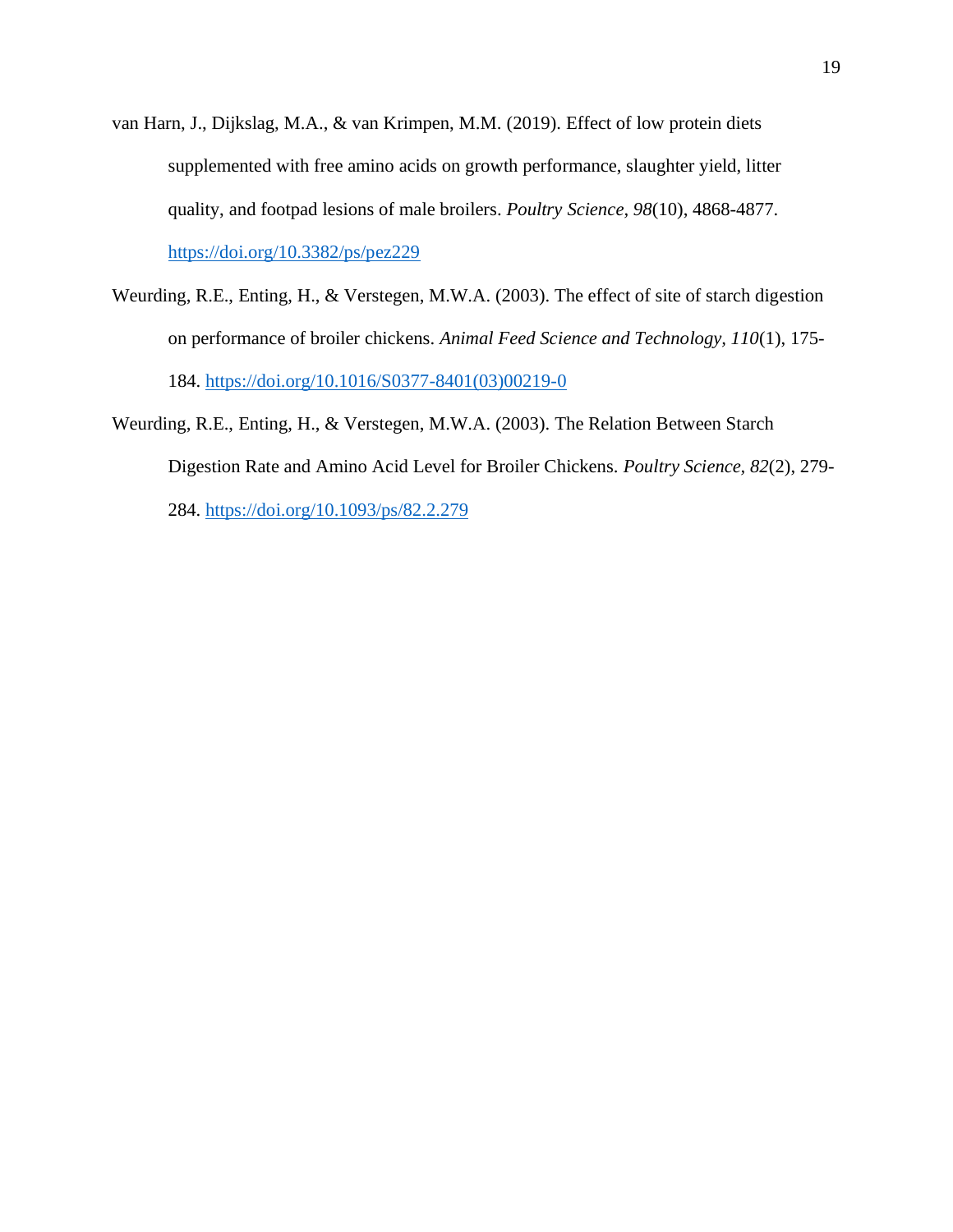| Ingredient %                   | Diet 1 | Diet 3 | Diet 4 | Diet 6 |
|--------------------------------|--------|--------|--------|--------|
| Corn                           | 57.24  | 65.40  | 31.50  | 32.00  |
| Whole sorghum                  |        |        | 15.73  | 16.22  |
| Cracked sorghum                |        |        | 15.73  | 16.22  |
| Soybean meal                   | 21.68  | 8.19   | 25.65  | 6.11   |
| <b>Dried Distillers Grains</b> | 15.00  | 20.00  | 5.00   | 22.00  |
| Poultry Fat                    | 2.79   | 0.50   | 3.04   | 1.74   |
| Limestone                      | 1.26   | 1.39   | 1.07   | 1.39   |
| Dicalcium phosphate            | 0.68   | 0.68   | 0.92   | 0.67   |
| Sodium bicarbonate             |        | 0.55   |        | 0.42   |
| Potassium carbonate            |        |        |        | 0.14   |
| Sodium Chloride                | 0.32   |        | 0.36   | 0.83   |
| L-Lysine HCl                   | 0.39   | 0.76   | 0.36   | 0.35   |
| DL-Methionine                  | 0.21   | 0.31   | 0.26   | 0.30   |
| L-Threonine                    | 0.11   | 0.27   | 0.11   | 0.48   |
| L-Arginine                     | 0.10   | 0.42   | 0.07   | 0.05   |
| L-Tryptophan                   | 0.01   | 0.05   | 0.00   | 0.24   |
| L-Valine                       | 0.03   | 0.23   | 0.02   | 0.21   |
| L-Isoleucine                   |        | 0.20   |        | 0.19   |
| L-Phenylalanine                |        | 0.41   |        |        |
| L-Tyrosine                     |        | 0.20   |        |        |
| L-Histidine                    |        | 0.10   |        | 0.11   |
| Glycine                        |        | 0.15   |        | 0.17   |
| Choline Cl                     | 0.05   | 0.05   | 0.05   | 0.05   |
| Minerals <sup>1</sup>          | 0.08   | 0.08   | 0.08   | 0.08   |
| Vitamins <sup>2</sup>          | 0.05   | 0.05   | 0.05   | 0.05   |
| Phytase <sup>3</sup>           | 0.01   | 0.01   | 0.01   | 0.01   |

#### *Table 1.* Composition of diets.

<sup>1</sup>The mineral premix contributed (per kg of diet): manganese, 96 mg; zinc, 58 mg; copper, 2.7 mg; iodide, 1.9 mg; selenium, 0.16 mg.

<sup>2</sup>The vitamin premix contributed (per kg of diet): vitamin A, 9,259 IU; vitamin D<sub>3</sub>, 6,614 ICU; vitamin E, 66 IU; niacin, 46 mg; d-pantothenic acid, 12 mg; riboflavin, 8 mg; pyridoxine, 3 mg; thiamine, 2 mg; menadione, 2 mg; folic acid, 1 mg; biotin, 0.1 mg; vitamin  $B_{12}$ , 0.02 mg.

3Optihos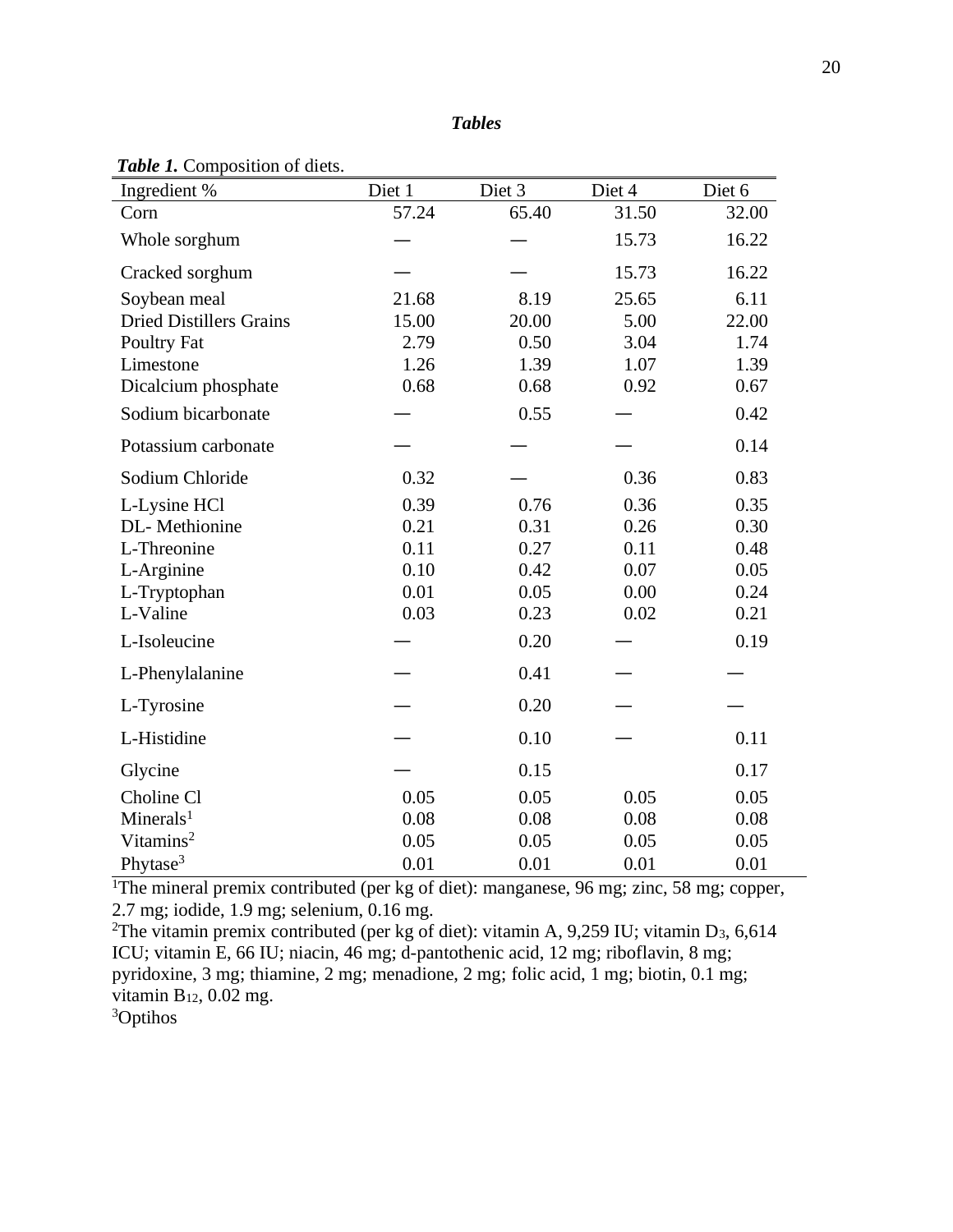| Treatment                                 |                               |                    |        |                      |  |  |
|-------------------------------------------|-------------------------------|--------------------|--------|----------------------|--|--|
| Grain <sup>1</sup>                        | CP <sup>2</sup><br><b>BWG</b> |                    | FI     | <b>FCR</b>           |  |  |
| Interactive effects of Grain and CP (n=8) |                               |                    |        |                      |  |  |
| $\mathsf{C}$                              | H                             | 2.026              | 3.238  | 1.624                |  |  |
| $\mathsf{C}$                              | M                             | 1.863              | 3.202  | 1.737                |  |  |
| $\overline{C}$                            | L                             | 1.842              | 3.230  | 1.761                |  |  |
| S                                         | H                             | 1.913              | 3.082  | 1.642                |  |  |
| S                                         | M                             | 1.914              | 3.209  | 1.690                |  |  |
| S                                         | L                             | 1.805              | 3.154  | 1.766                |  |  |
|                                           | <b>SEM</b>                    | 0.0338             | 0.0418 | 0.0145               |  |  |
|                                           | Main effect of Grain $(n=24)$ |                    |        |                      |  |  |
| $\mathsf{C}$                              |                               | 1.910              | 3.223  | 1.707                |  |  |
| S                                         |                               | 1.877              | 3.148  | 1.700                |  |  |
|                                           | <b>SEM</b>                    | 0.0195             | 0.0242 | 0.0084               |  |  |
| Main effect of $CP$ (n=16)                |                               |                    |        |                      |  |  |
|                                           | H                             | 1.969a             | 3.160  | 1.633c               |  |  |
|                                           | M                             | 1.889ab            | 3.205  | 1.713 <sup>b</sup>   |  |  |
|                                           | L                             | 1.823 <sup>b</sup> | 3.192  | $1.764$ <sup>a</sup> |  |  |
|                                           | <b>SEM</b>                    | 0.0239             | 0.0296 | 0.0103               |  |  |
| P-value                                   |                               |                    |        |                      |  |  |
| Grain                                     |                               | 0.238              | 0.034  | 0.513                |  |  |
| CP                                        |                               | < 0.001            | 0.539  | < 0.001              |  |  |
| Grain $\times$ CP                         |                               | 0.064              | 0.162  | 0.073                |  |  |

*Table 2.* Influence of diet cereal grain and CP on broiler performance for a 15 to 35 d grower period

 ${}^{1}C = \text{corn}$ ; S = sorghum

 ${}^{2}H =$  high CP; M = moderate CP; L = low CP

 $BWG = body weight gain; FI = feed intake; FCR = feed conversion rate$